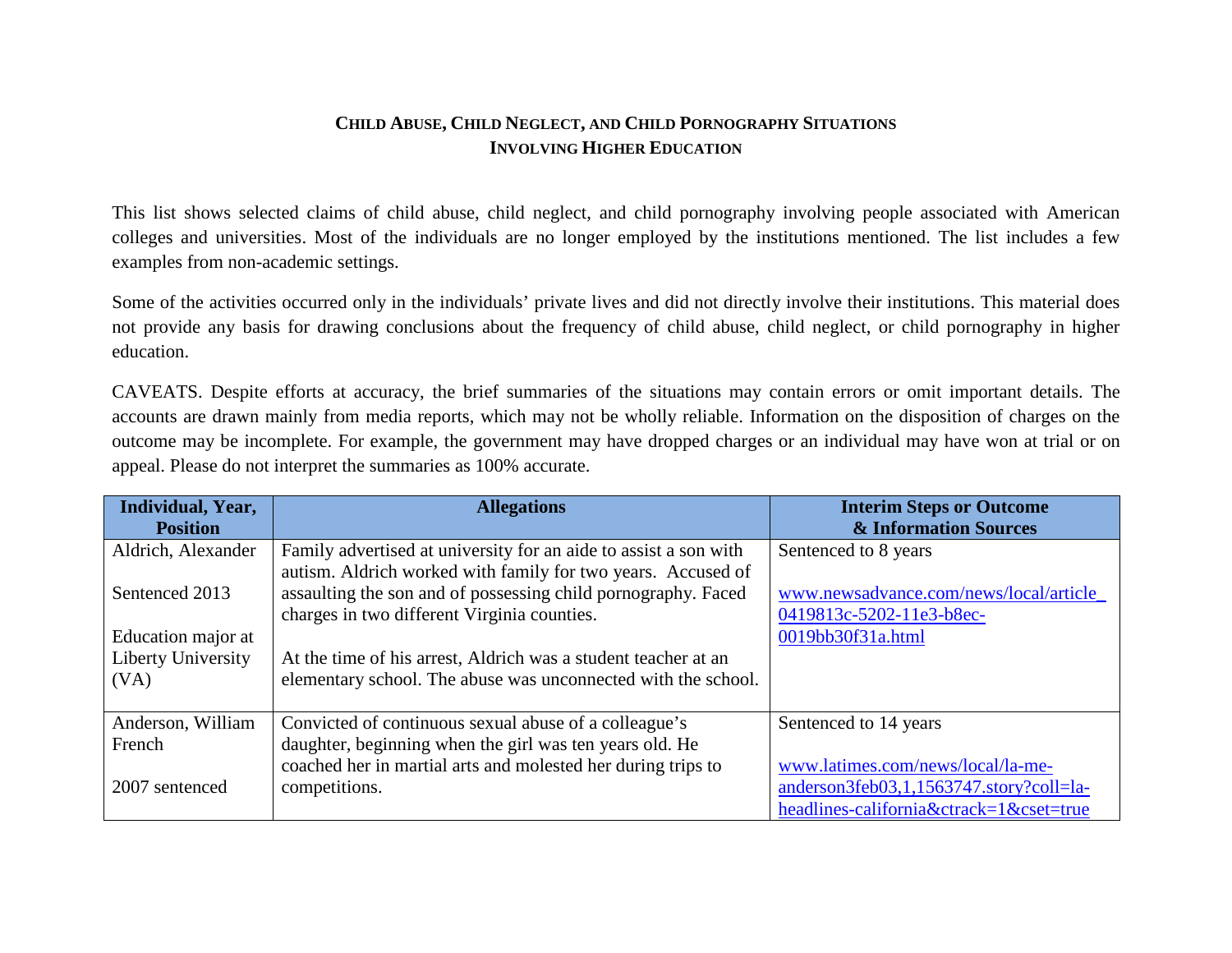| Individual, Year,<br><b>Position</b> | <b>Allegations</b>                                                            | <b>Interim Steps or Outcome</b><br><b>&amp; Information Sources</b> |
|--------------------------------------|-------------------------------------------------------------------------------|---------------------------------------------------------------------|
| Renowned gene                        | Anderson and his wife continue to argue his innocence. See                    |                                                                     |
| therapy researcher,                  | http://frenchanderson.com/index.html                                          |                                                                     |
| University of                        |                                                                               |                                                                     |
| Southern California                  |                                                                               |                                                                     |
| Arnold, William                      | Served in Big Brothers/Big Sisters program and was convicted                  | Sentenced to 25 years                                               |
|                                      | of raping the boy he mentored, beginning when the child was                   |                                                                     |
| 2013 conviction                      | 10 years old. The abuse occurred in his vehicle and his home.                 | http://www.newschannel5.com/story/23753                             |
|                                      |                                                                               | 455/man-sentenced-to-25-years-in-prison-                            |
| Director of Access.                  |                                                                               | for-rape-of-child                                                   |
| Diversity and                        |                                                                               |                                                                     |
| <b>Equity, Tennessee</b>             |                                                                               | www.wkrn.com/story/22834001/big-                                    |
| <b>Board of Regents</b>              |                                                                               | brothers-big-sisters-nashville-mentor-found-                        |
|                                      |                                                                               | guilty-of-child-rape                                                |
| Arpaio, Michael                      | While on leave from military service, he served as counselor at               | Sentenced in military court to 15 months                            |
|                                      | institution-sponsored camp. Molested boys, gave them drugs                    | imprisonment.                                                       |
| 1995-2001                            | and alcohol and allegedly made them watch while he had sex                    |                                                                     |
|                                      | with a woman.                                                                 |                                                                     |
| Graduate of The                      |                                                                               | Numerous news sources.                                              |
| Citadel (SC) and                     | Institution faced numerous civil claims, settled in excess of \$3<br>million. |                                                                     |
| Marine Captain                       |                                                                               |                                                                     |
|                                      | Arpaio failed to register as a sex offender, moved, and starting              |                                                                     |
|                                      | using an assumed name. Later found and sentenced to 15                        |                                                                     |
|                                      | months for failing to register.                                               |                                                                     |
|                                      | He was subsequently sentenced on unrelated charges to a 15-                   |                                                                     |
|                                      | year federal sentence.                                                        |                                                                     |
|                                      |                                                                               |                                                                     |
|                                      |                                                                               |                                                                     |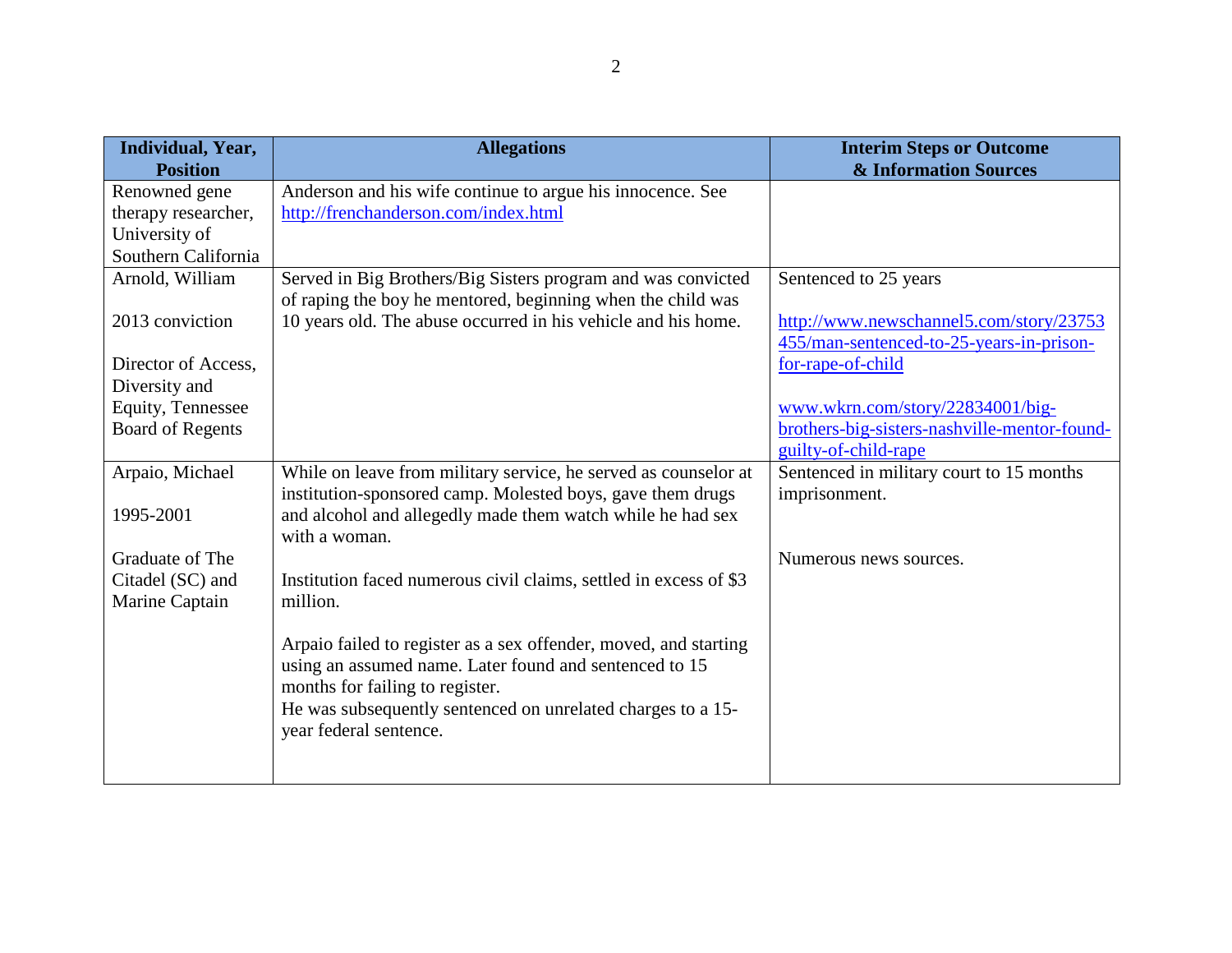| Ayres, William,                      | Dr. Ayres was a prominent psychiatrist in San Mateo CA,                        | At age 81, was sentenced to 8 years in state    |
|--------------------------------------|--------------------------------------------------------------------------------|-------------------------------------------------|
| M.D.                                 | although not apparently affiliated with a university. He                       | mental hospital.                                |
|                                      | allegedly molested more than 50 male patients during therapy                   |                                                 |
| 2011 disposition of<br>1991-96 abuse | sessions. His indictment covered dozens of instances between<br>1991 and 1996. | www.nytimes.com/2007/04/07/us/07shrink.<br>html |
| allegations                          |                                                                                |                                                 |
|                                      | "Ayres admitted to performing physical exams in which the                      | www.sfexaminer.com/local/peninsula/2011/        |
| Former president                     | boys were naked from the waist down, but testified that nothing                | 08/william-ayres-sent-mental-hospital-          |
| American Academy                     | inappropriate happened."                                                       | instead-jail#ixzz1bdx2Z0u6                      |
| of Child and<br>Adolescent           | "The police also received claims of abuse dating to the late                   | http://www.mercurynews.com/san-mateo-           |
| Psychiatry                           | 1960s, when Dr. Ayres was a writer and narrator of "Time of                    | county-times/ci_23948856/peninsula-child-       |
|                                      | Your Life," a sex education series locally broadcast on public                 | psychiatrist-william-ayres-sentenced-eight-     |
|                                      | television." These claims were outside the statute of limitations.             | years                                           |
|                                      | "Between 1987 and 2002, officials received at least three sexual               |                                                 |
|                                      | abuse complaints about Ayres. Yet he was honored in 2002 by                    |                                                 |
|                                      | the San Mateo County Board of Supervisors with an award                        |                                                 |
|                                      | recognizing his 'tireless effort to improve the lives of                       |                                                 |
|                                      | children."                                                                     |                                                 |
|                                      | Legal proceedings included two trials and lasted four years.                   |                                                 |
|                                      | During this period Ayres developed dementia.                                   |                                                 |
| Benjamin, Peter E.                   | Videographer Peter Benjamin was routinely hired for a decade                   | P. Benjamin claimed that he had completed       |
|                                      | to tape performances of the New England Conservatory youth                     | his 5 year jail sentence, a 4-year treatment    |
| Independent                          | orchestra.                                                                     | program, and 5 years of supervised release      |
| contractor<br>videographer           | The highly-regarded conductor who hired him, Benjamin                          | without reoffending.                            |
|                                      | Zander, was aware that P. Benjamin was a registered sex                        |                                                 |
| Services terminated                  | offender who, 20 years earlier, had pleaded guilty to charges of               | http://www.bostonglobe.com/metro/2012/01        |
|                                      |                                                                                | $/14$ /videographer-for-new-england-            |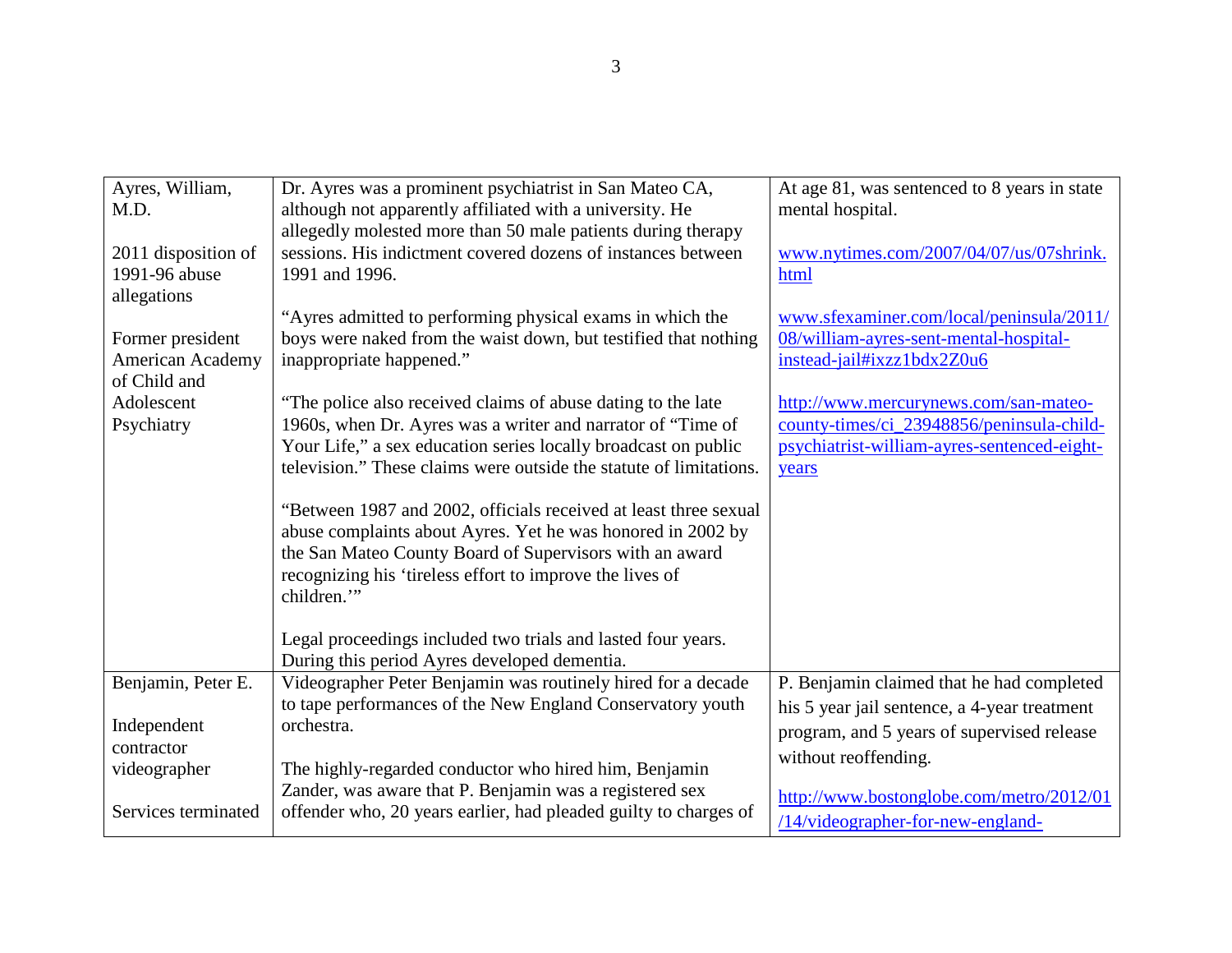| and banned from<br>campus 2012<br>New England<br>Conservatory | rape and sexual abuse. The charges included filming himself<br>engaged in sexual activity with three young teens.<br>"We have now put procedures in place to ensure the small<br>number of outside vendors who have contact with students in | conservatory-worked-for-cultural-elite-had-<br>criminal-<br>past/vG8oWPW13z5NDQvv9yjDKN/story.<br>html?comments=all&sort=OLDEST_CREA<br>TE_DT |
|---------------------------------------------------------------|----------------------------------------------------------------------------------------------------------------------------------------------------------------------------------------------------------------------------------------------|-----------------------------------------------------------------------------------------------------------------------------------------------|
|                                                               | the Preparatory School have undergone and passed appropriate<br>criminal background checks before they set foot in the                                                                                                                       |                                                                                                                                               |
|                                                               | Conservatory."                                                                                                                                                                                                                               |                                                                                                                                               |
|                                                               | Conductor Zander lost from his position over the situation.                                                                                                                                                                                  |                                                                                                                                               |
|                                                               | The Conservatory reportedly received a tip from a parent about<br>Benjamin's past.                                                                                                                                                           |                                                                                                                                               |
| Benz, Joseph J.                                               | Indicted on two federal counts and three state counts of<br>receiving, possessing, and distributing child pornography.                                                                                                                       | Current status unknown.                                                                                                                       |
| 2013 indictment                                               |                                                                                                                                                                                                                                              | http://www.kearneyhub.com/news/local/kea                                                                                                      |
|                                                               | Professor was the recipient of multiple teaching awards.                                                                                                                                                                                     | rney-professor-federally-charged-with-                                                                                                        |
| Psychology<br>professor,                                      | He had been involved in Boy Scouts for 10 years at the time of                                                                                                                                                                               | child-porn/article_2f5ac4fe-2797-11e3-                                                                                                        |
| University of                                                 | his arrest.                                                                                                                                                                                                                                  | af2d-001a4bcf887a.html                                                                                                                        |
| Nebraska at                                                   |                                                                                                                                                                                                                                              | http://www.justice.gov/usao/ne/press_releas                                                                                                   |
| Kearney                                                       |                                                                                                                                                                                                                                              | es/sep/2013-09-30%20gj%20sep.html                                                                                                             |
| Blunier, Judah, age                                           | At age 17, Blunier was charged with predatory sexual assault of                                                                                                                                                                              | After revocation of probation for child                                                                                                       |
| 19                                                            | a minor aged 13 to 17. In a plea agreement to reduced charges,                                                                                                                                                                               | molestation charges, he began serving four-                                                                                                   |
| Probation on child                                            | he was sentenced to four years probation. Probation terms<br>included regular reporting to his probation officer, participating                                                                                                              | year prison sentence.                                                                                                                         |
| sex crime revoked                                             | in treatment for sexual dysfunction, and pursuing education and                                                                                                                                                                              | www.mortontimesnews.com/article/201408                                                                                                        |
|                                                               | employment.                                                                                                                                                                                                                                  | 13/News/140819642                                                                                                                             |
| Student, Illinois<br><b>Central College</b>                   | He enrolled in classes at Illinois Central College in which his                                                                                                                                                                              |                                                                                                                                               |
|                                                               | interest declined. He began spending hours then "all day long"                                                                                                                                                                               |                                                                                                                                               |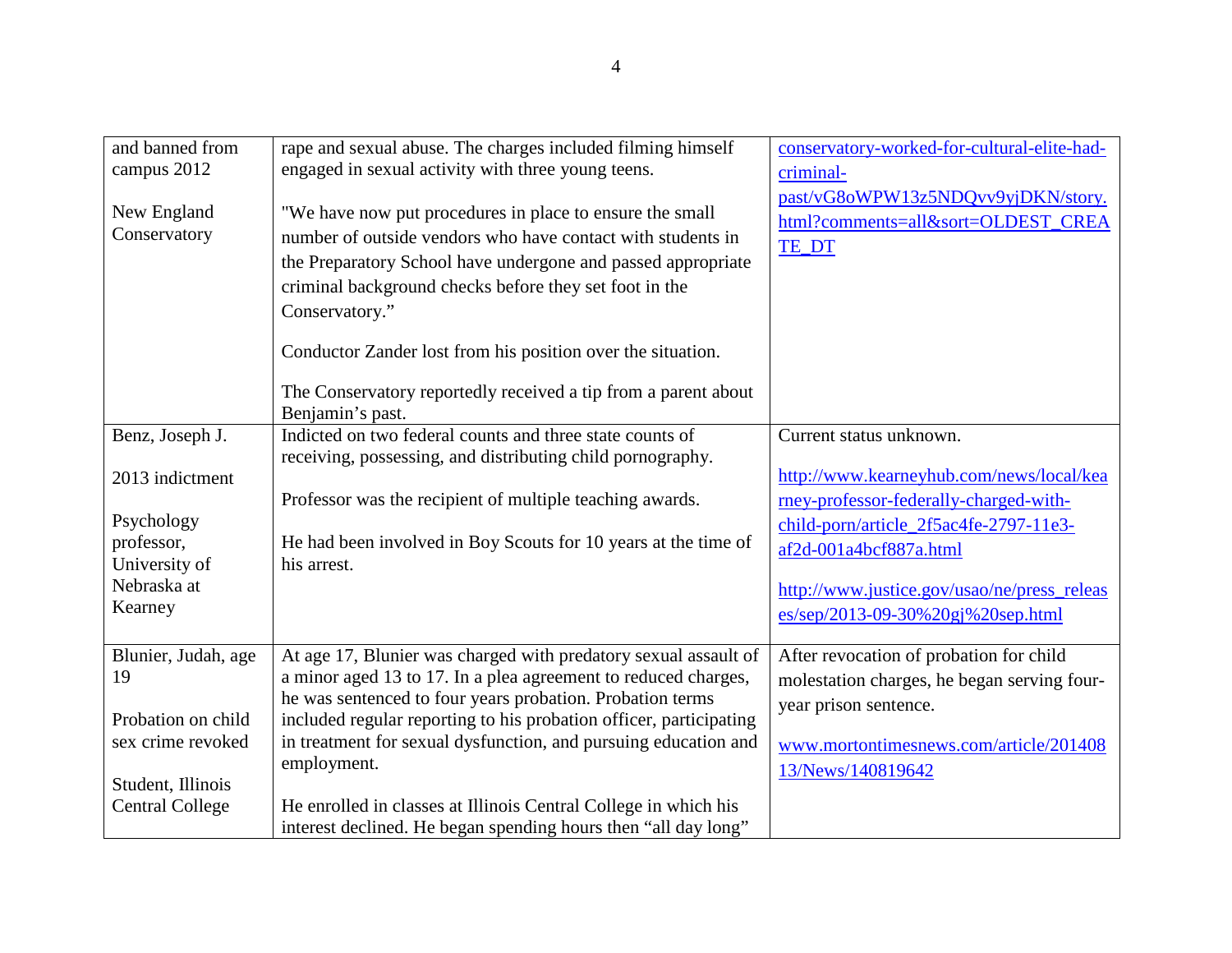|                          | viewing pornography on college computers. About 10% of the<br>sites he visited showed child pornography. He eventually<br>dropped out. Blunier told his probation officer that he didn't |                                                                   |
|--------------------------|------------------------------------------------------------------------------------------------------------------------------------------------------------------------------------------|-------------------------------------------------------------------|
|                          | know what was keeping from molesting children. His probation                                                                                                                             |                                                                   |
|                          | was revoked and he began a four-year prison term.                                                                                                                                        |                                                                   |
| Bollone, Mark            | Based on a tip from a Michigan child pornography                                                                                                                                         | Three months followed by 2 years of                               |
|                          | investigation, police arrested Bollone for downloading child                                                                                                                             | probation.                                                        |
| 2011 sentenced           | pornography on his work computer.                                                                                                                                                        |                                                                   |
|                          |                                                                                                                                                                                          | www.wctv.tv/news/crimestoppers/headlines                          |
| Professor of<br>biology, | He pleaded no contest and was sentenced.                                                                                                                                                 | /UPDATED_TCC_Professor_Arrested_in<br>Child_Pornography_Case.html |
| Tallahassee              |                                                                                                                                                                                          |                                                                   |
| <b>Community College</b> |                                                                                                                                                                                          |                                                                   |
| Butler, Brian S.         | According to the U.S. Department of Justice: Butler was                                                                                                                                  | Sentenced to 5 years without parole                               |
|                          | convicted of receiving child pornography on May 4, 2007, after                                                                                                                           | followed by 5 years of supervised release.                        |
| 2010 sentenced           | admitting he accessed a child pornography website and                                                                                                                                    |                                                                   |
|                          | downloaded images and videos of child pornography onto his                                                                                                                               | www.justice.gov/usao/txs/1News/Releases/                          |
| Professor,               | home computer.                                                                                                                                                                           | 2010%20June/061010%20Butler.htm                                   |
| University of            |                                                                                                                                                                                          |                                                                   |
| Texas-Pan                | A forensic examination of Butler's home computers and                                                                                                                                    |                                                                   |
| American                 | external storage media, which were seized by FBI agents in                                                                                                                               |                                                                   |
|                          | February 2007, found more than 6,000 still images and more                                                                                                                               |                                                                   |
|                          | than 200 video clips of child pornography. The still images and<br>video clips depicted adults engaged in various sexual acts with                                                       |                                                                   |
|                          | children ranging in age from seven to 10 years old with several                                                                                                                          |                                                                   |
|                          | images involving children less than five years of age.                                                                                                                                   |                                                                   |
|                          |                                                                                                                                                                                          |                                                                   |
| Coronado, Roberto        | Pleaded no contest to allegations of sexually assaulting three                                                                                                                           | Sentenced to 10 years in jail and 10 years of                     |
|                          | girls between the ages of 5 and 10.                                                                                                                                                      | probation                                                         |
| 2005 sentenced           |                                                                                                                                                                                          |                                                                   |
|                          | Charged with assaulting one girl more than 20 times and                                                                                                                                  | ttp://badgerherald.com/oped/2005/09/01/fel                        |
| Professor of             | another at least 15 times.                                                                                                                                                               | ony-convictions-m/#.U6EhSPldVyU                                   |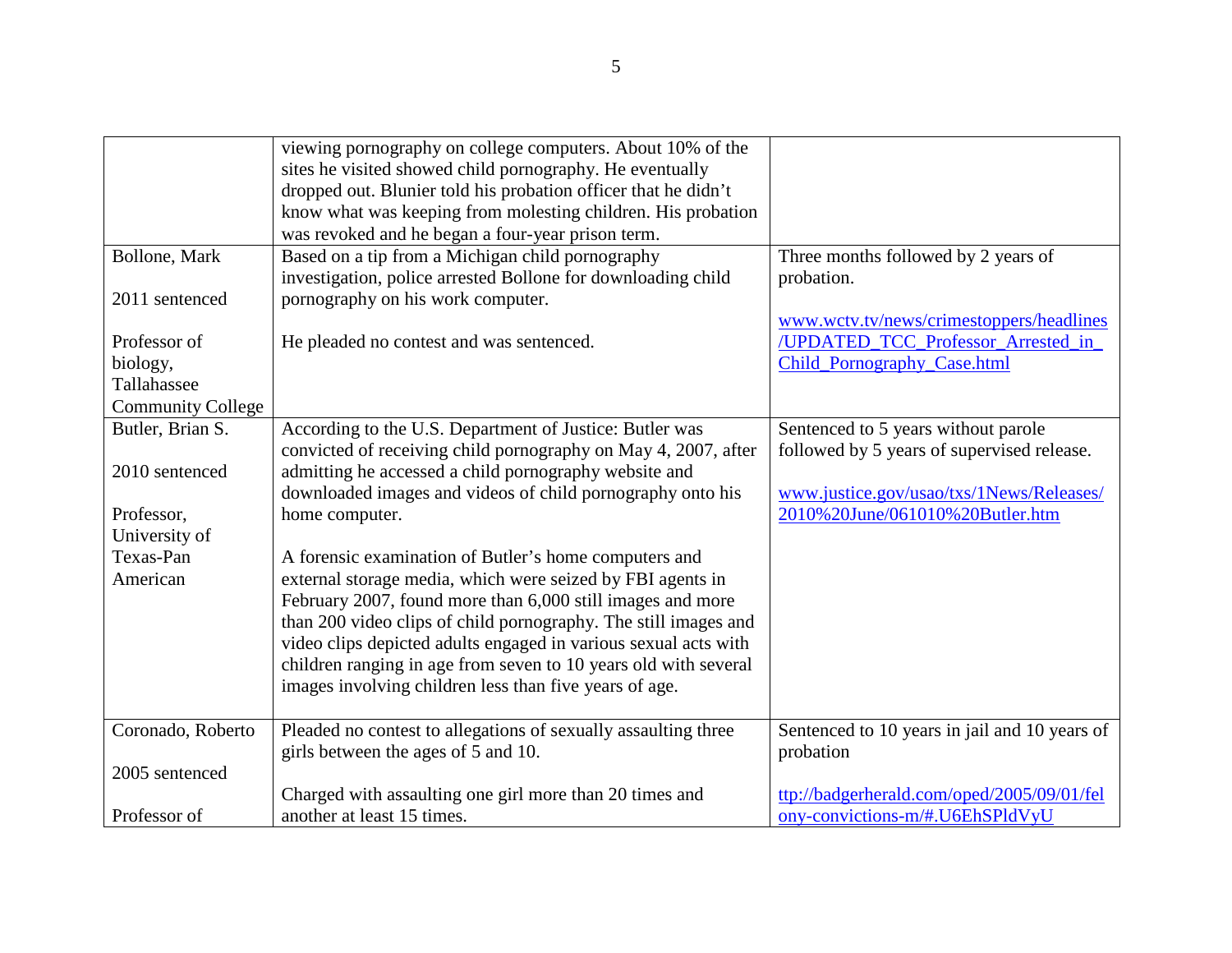| physiology,<br>University of<br>Wisconsin            |                                                                                                                                   |                                                                                                  |
|------------------------------------------------------|-----------------------------------------------------------------------------------------------------------------------------------|--------------------------------------------------------------------------------------------------|
| Devlin, Steven J.                                    | Solicited an undercover detective posing as a mother who<br>offered sex with her girls ages 7 and 9.                              | Sentenced to 3 to 6 years in state prison<br>followed by 10 years of supervised release.         |
| 2008 sentenced                                       |                                                                                                                                   |                                                                                                  |
| Vice provost of<br>institutional<br>research, Lehigh | Arrested in a parking lot while awaiting rendezvous with<br>mother and daughters.                                                 | www.lehighvalleylive.com/bethlehem/index<br>.ssf/2008/09/three_years_in_prison_supervi<br>s.html |
| University                                           |                                                                                                                                   | www.philly.com/philly/news/8443152.html                                                          |
| Doby, Gary                                           | Pleaded guilty to conspiring with elementary school teacher to<br>take nude photos of third-grade girls. Also exposed himself via | Sentenced to 18 concurrent life sentences.                                                       |
| 2013 sentenced                                       | Skype to girls in their classroom.                                                                                                | http://www.reuters.com/article/2013/01/10/<br>us-usa-crime-pornography-                          |
| Retired professor of<br>early childhood              | Met his female co-conspirator when they worked in the same<br>elementary school. The female hid cameras in her home to            | idUSBRE90900V20130110c                                                                           |
| development,<br>Oklahoma Baptist<br>University and   | photograph students changing clothes.                                                                                             |                                                                                                  |
| Bloomsburg                                           |                                                                                                                                   |                                                                                                  |
| Unversity (PA)                                       |                                                                                                                                   |                                                                                                  |
| Fasolini, Diego                                      | According to the U.S. Department of Justice:<br>On October 18, 2010, Fasolini, who at the time                                    | Sentenced to 47 months and 5 years of<br>supervised release                                      |
| 2011 sentenced                                       | was a professor at George Washington University, brought his<br>computer hard drive to one of the                                 | www.justice.gov/usao/dc/news/2011/jul/11-                                                        |
| Professor, George                                    | university's computer centers for a technical problem. Upon                                                                       | 280.pdf                                                                                          |
| Washington                                           | additional examination of the                                                                                                     |                                                                                                  |
| University                                           | contents of the hard drive a few days later, university<br>employees observed suspected child                                     |                                                                                                  |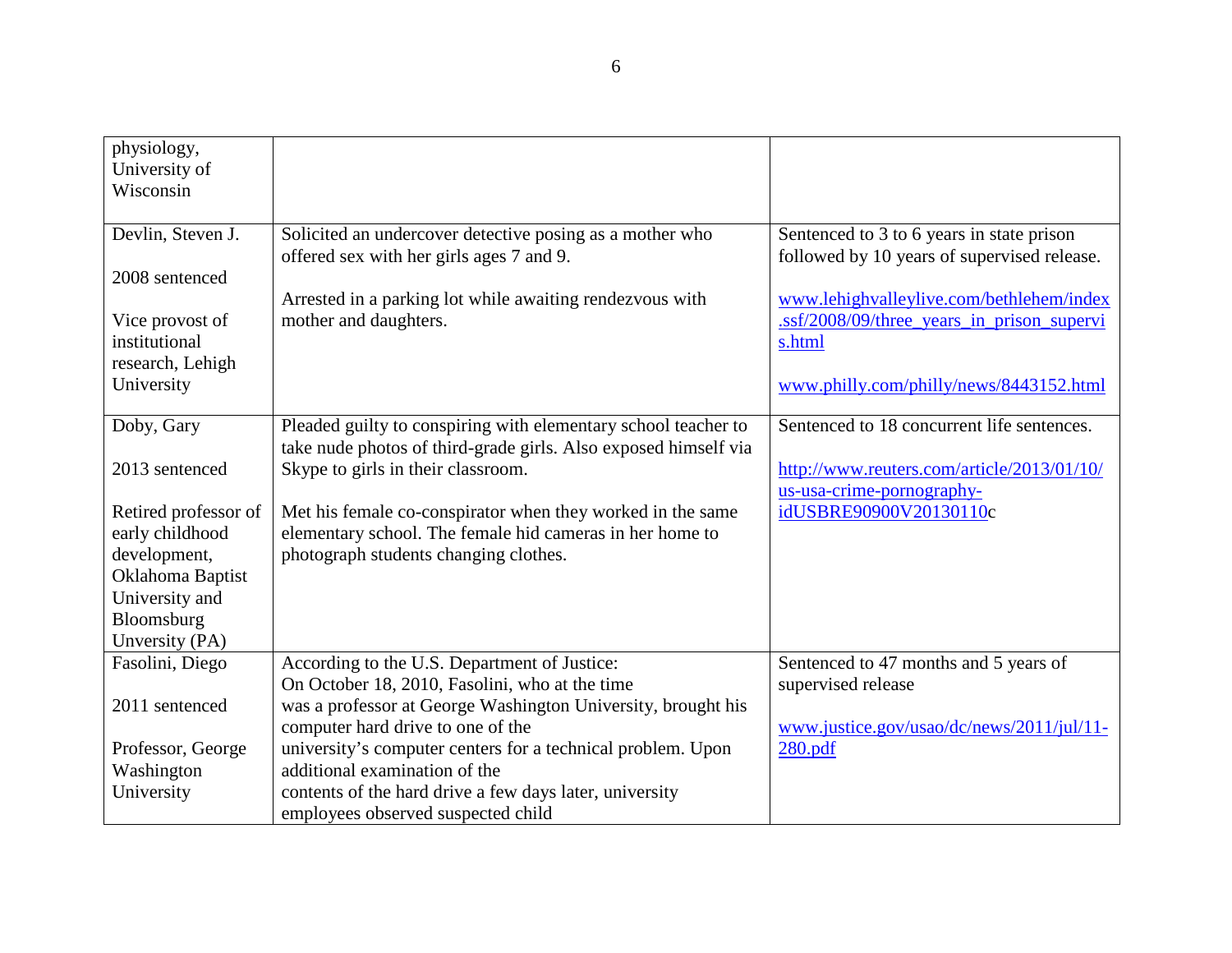|                          | pornography and contacted the MPD and the FBI's Child                 |                                             |
|--------------------------|-----------------------------------------------------------------------|---------------------------------------------|
|                          | Exploitation Task Force. Police found 100,000 images.                 |                                             |
|                          |                                                                       |                                             |
|                          | Fasolini pleaded guilty to possessing child pornography.              |                                             |
| Fulkerson,               | In parks dept. job, worked at elementary school providing             | Current status unknown.                     |
| Jonathan, age 19         | before- and after-school homework help and organizing sports          |                                             |
|                          | activities.                                                           | http://wishtv.com/2014/01/31/ivy-tech-      |
| 2014                     |                                                                       | student-faces-child-molesting-charges/      |
|                          | Allegedly intimidated elementary school girl into sending nude        |                                             |
| Ivy Tech                 | photos of herself. He had sent her explicit photos, presumably        |                                             |
| <b>Community College</b> | of himself.                                                           |                                             |
| (IN) student             |                                                                       |                                             |
|                          | If she did not reciprocate, he threatened to report her to the        |                                             |
| Also part-time           | school for using prohibited social media sites.                       |                                             |
| employee of              |                                                                       |                                             |
| Mooresville              | He also requested videos and described explicit sex acts he           |                                             |
| Recreation & Youth       | wanted to perform on her. "According to police Fulkerson              |                                             |
| Program                  | pulled the girl out of class one day, grabbed her and threatened      |                                             |
|                          | her by saying, 'I swear to God if you tell, I will turn you in to     |                                             |
|                          | the school."                                                          |                                             |
|                          |                                                                       |                                             |
|                          | He had passed a background check. May be additional alleged           |                                             |
|                          | victims.                                                              |                                             |
| Hendrix, Michael         | Hendrix had been on the faculty since 1995. In 1983 had been          | University paid Hendrix nearly \$185,000 to |
|                          | convicted of raping a 9-year old boy and served a $3\frac{1}{2}$ year | resign his tenured position.                |
| 2007 resigned            | prison sentence. He did not register as a sex offender until          |                                             |
| tenured position         | 2003.                                                                 | He moved to Ohio and in 2014 pleaded        |
|                          |                                                                       | guilty to distributing child pornography.   |
| Associate professor      | He apparently told university officials at the time of his            | Charges stemmed from a sting operation in   |
| of biomedical            | appointment about the criminal offense, but it was unclear how        | which he planned to meet two children for   |
| sciences, Missouri       | the information was shared internally.                                | sex in exchange for providing pornographic  |
| State University,        |                                                                       | files from his collection of 70,000 videos  |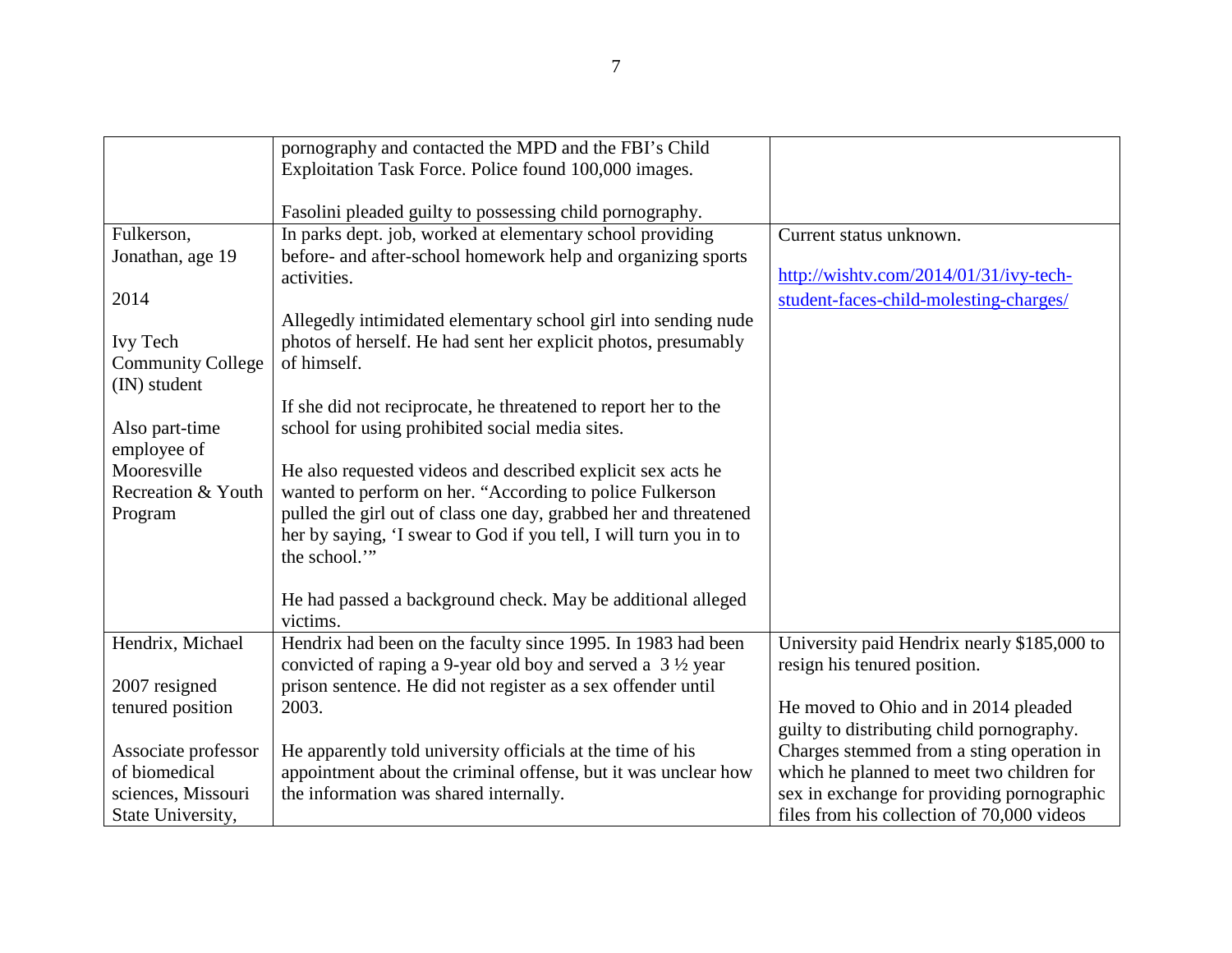| and tutor of middle-    | While with the university, Hendrix had contact with students       | and images.                                |
|-------------------------|--------------------------------------------------------------------|--------------------------------------------|
| school students at      | from the Greenwood Laboratory School and also tutored other        |                                            |
| university's            | local children in his university office.                           | www.news-                                  |
| laboratory school       |                                                                    | leader.com/story/news/crime/2014/03/20/fo  |
|                         | A journalism student discovered his criminal past and raised it    | rmer-msu-professor-pleads-guilty-in-child- |
|                         | with parents at the laboratory school.                             | porn-case/6646367/                         |
| Herbert, Jonathan       | Herbert was charged with attempting to receive images of child     | Sentenced to 5 years, with 10 subsequent   |
| Mark                    | pornography over the internet in August 2012 from a 14-year-       | years of supervision                       |
|                         | old girl, who turned out to be an undercover police officer.       | www.justice.gov/usao/aln/News/October%2    |
| 2013 sentenced          | Charging documents also alleged that he drove to a                 | 02013/October%2029%202013%20Former         |
|                         | Birmingham shopping center where he planned to meet the 14-        | %20JSU.html                                |
| Assistant professor,    | year-old for sex.                                                  |                                            |
| Jacksonville State      |                                                                    |                                            |
| University (AL)         | Pleaded guilty to attempting to receive child pornography.         |                                            |
| Jenson, Stephen         | In 2011, a hospital employee had found a thumb drive in a          | Sentenced to 3 years                       |
|                         | university computer containing images of child pornography.        |                                            |
| 2013 sentenced          |                                                                    | www.annarbor.com/news/crime/stephen-       |
|                         | Thumb drive belonged to Jenson. The university delayed for six     | jenson-to-serve-minimum-sentence-for-      |
| Pediatric medical       | months in turning matter over to police.                           | possession-of-child-porn/                  |
| resident, University    |                                                                    |                                            |
| of Michigan             |                                                                    | www.annarbor.com/health/u-m-releases-      |
| Hospital                |                                                                    | report-on-internal-review-into-6-month-    |
|                         |                                                                    | delay-in-reporting-child-porn-to-police    |
|                         |                                                                    |                                            |
| Keating, Reverend       | Rev. Michael Keating resigned the full-time faculty position he    | Victim has brought civil suit; no criminal |
| Michael                 | had held since 2005 over allegations that he had sexually          | charges filed                              |
|                         | assaulted a 13-year old girl while he was studying to be a priest. |                                            |
| Professor,              |                                                                    | www.startribune.com/local/241029061.html   |
| Department of           | According to a police report, "From 1997 to 2000 Keating           |                                            |
| <b>Catholic Studies</b> | allegedly fondled the daughter of family friends, often while he   |                                            |
|                         | read to her on the family couch. She was 13 and Keating was 41     |                                            |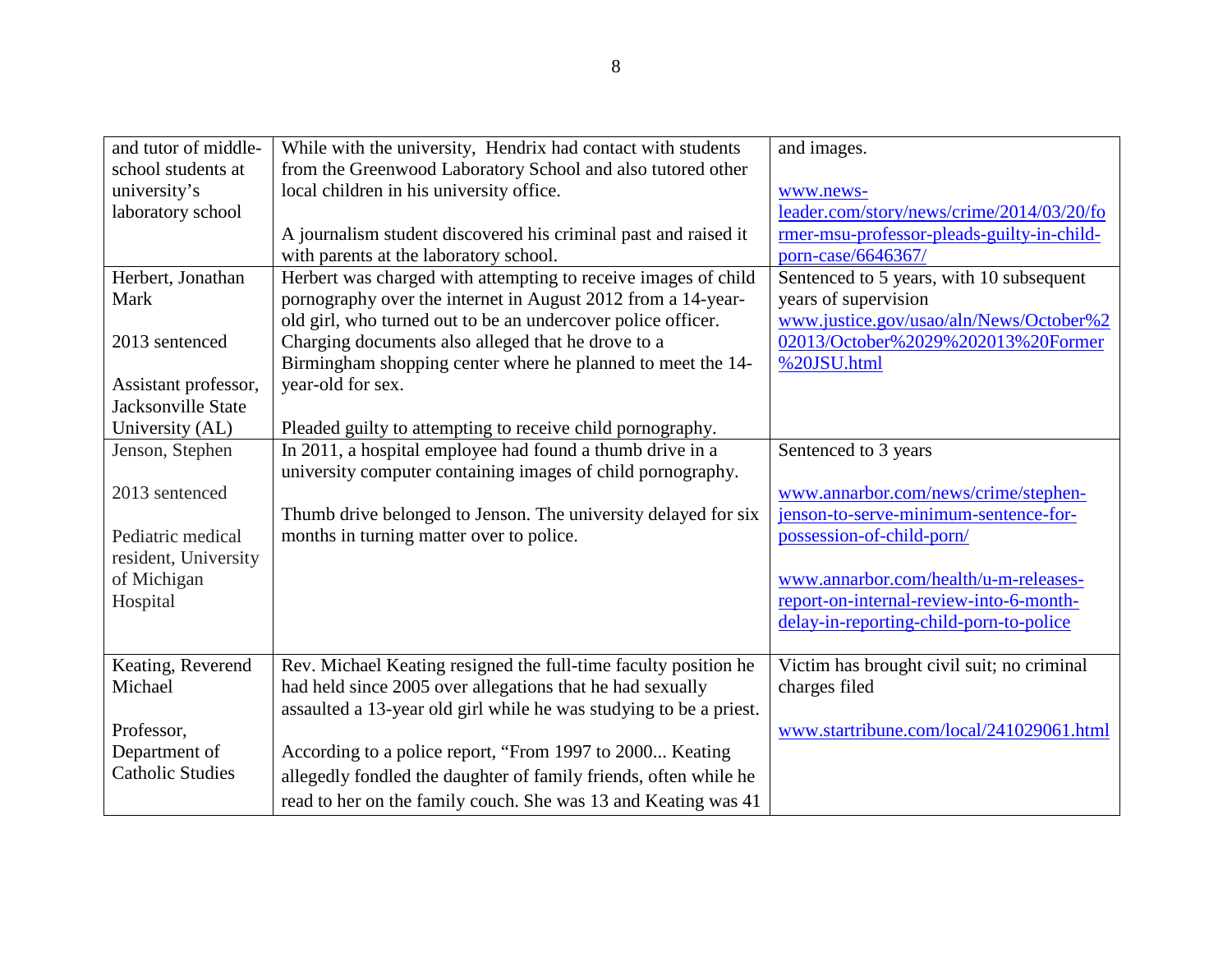| Resigned 2014       | when it began, according to the report. E-mails he sent her from        |                                                                           |
|---------------------|-------------------------------------------------------------------------|---------------------------------------------------------------------------|
|                     | Rome in 1999 and 2000 expressed love and affection."                    |                                                                           |
| University of St.   |                                                                         |                                                                           |
| Thomas (MN)         |                                                                         |                                                                           |
| Keller, Richard MD  | Federal charges alleged that Keller made online purchases of            | Sentenced to 6 years and 5 years supervised                               |
|                     | more than 50 DVD's of child pornography and a search of his             | release.                                                                  |
| 2012 arrest         | home revealed more than 500 photographs and 60-100 DVD's.               |                                                                           |
|                     |                                                                         |                                                                           |
| Pediatric           | Keller served for 19 years as medical director at Phillips              | http://facultyrow.com/profiles/blogs/h                                    |
| endocrinologist,    | Academy, stepping down in 2011. According to the arrest                 | arvard-professor-arrested-on-child-                                       |
| Harvard University  | warrant, he had child pornography mailed to the Phillips                | pornography                                                               |
| and Boston          | Academy student health center five times.                               |                                                                           |
| Children's Hospital |                                                                         | www.justice.gov/usao/ma/news/2012/                                        |
|                     | During his work at Phillips Academy he lived on campus with             | September/KellerRichardPR.html                                            |
|                     | his wife, who was a teacher there, and the couple had a young<br>child. |                                                                           |
|                     |                                                                         | www.justice.gov/usao/ma/news/2014/<br>March/KellerRichardsentencingPR.htm |
|                     |                                                                         |                                                                           |
| Kharabe, Amol       | Arrested in February 2014, and charged with nine counts                 | Trial scheduled for November 2014                                         |
|                     | including: pandering obscenity, illegal use of a minor in a             |                                                                           |
| 2014 arrest         | nudity-oriented material or performance, and possessing                 | www.athensohiotoday.com/news/more-                                        |
|                     | criminal tools.                                                         | charges-for-ou-professor-in-child-porn-                                   |
| Professor of        |                                                                         | case/article_1f237e2e-7182-5627-bcdd-                                     |
| business, Ohio      | More charges added in May. Alleged wrongdoing occurred in               | 7814884859f7.html                                                         |
| University          | his home.                                                               |                                                                           |
| Kyle, Kenneth       | Federal charges included, among other counts, aggravated                | Sentenced to 37 years                                                     |
| Martin              | sexual abuse of a child and production and distribution of child        |                                                                           |
|                     | pornography.                                                            | www.justice.gov/usao/can/news/2012/2012                                   |
| 2012                |                                                                         | 03_09_kyle.sentenced.press.html                                           |
|                     | Pleaded guilty to crossing state lines to sexually abuse a five-        |                                                                           |
| Assistant professor | month old infant in St. Louis MO over a period of several               |                                                                           |
| of criminal justice | months.                                                                 |                                                                           |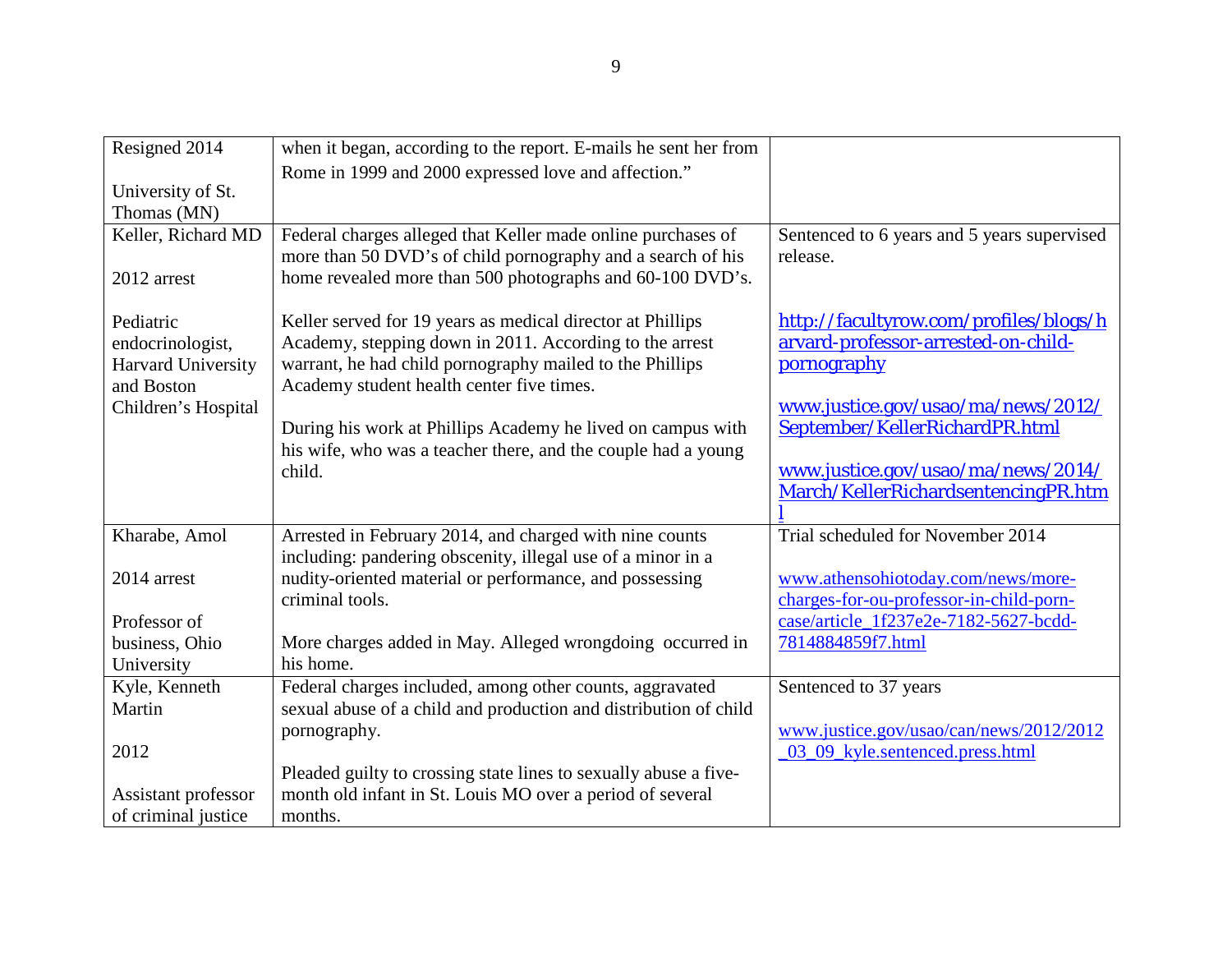| studies, California        |                                                                |                                           |
|----------------------------|----------------------------------------------------------------|-------------------------------------------|
| State University,          | His university students included many law enforcement          |                                           |
| East Bay                   | officers.                                                      |                                           |
| Liguori, Brother           | Resigned after being accused in 2012 of molesting teenage boy  | Resignation                               |
| <b>James</b>               | in 1969.                                                       |                                           |
|                            |                                                                | www.insidehighered.com/quicktakes/2012/   |
| 2012 allegations of        | Had previously served as president of Iona College.            | 07/23/fordham-official-quits-amid-        |
| past abuse                 |                                                                | accusations-abuse-1969#ixzz21UM85uR5      |
|                            |                                                                |                                           |
| <b>Head of Fordham</b>     |                                                                |                                           |
| University's               |                                                                |                                           |
| <b>Westchester County</b>  |                                                                |                                           |
| Campus                     |                                                                |                                           |
| Lombard, Frank             | Pleaded guilty to sexual exploitation of a minor. In a sting   | Sentenced to 27 years                     |
|                            | operation, Lombard offered police acting undercover online the |                                           |
| 2010 sentencing            | opportunity to molest his 5-year old adopted son.              | abclocal.go.com                           |
|                            |                                                                |                                           |
| Associate director,        | Also streamed a live internet pornographic image of himself    | http://dukechronicle.com/article/lombard- |
| <b>Health Inequalities</b> | and the son, after alleging drugging the boy with Benadryl.    | gets-27-years-child-sex-abuse             |
| Program, Center for        |                                                                |                                           |
| Health Policy, Duke        |                                                                |                                           |
| University                 |                                                                |                                           |
| Lynde, Adam                | Pleaded guilty to knowingly possessing computer equipment      | Sentenced to 3 years and 5 years of       |
|                            | containing images of child pornography.                        | supervised release                        |
| 2010 sentenced             |                                                                |                                           |
|                            |                                                                | www.justice.gov/usao/msn/news/2010/JUN    |
| Professor,                 |                                                                | 17sentlynde.html                          |
| Delta State                |                                                                |                                           |
| University (MS)            |                                                                |                                           |
|                            |                                                                |                                           |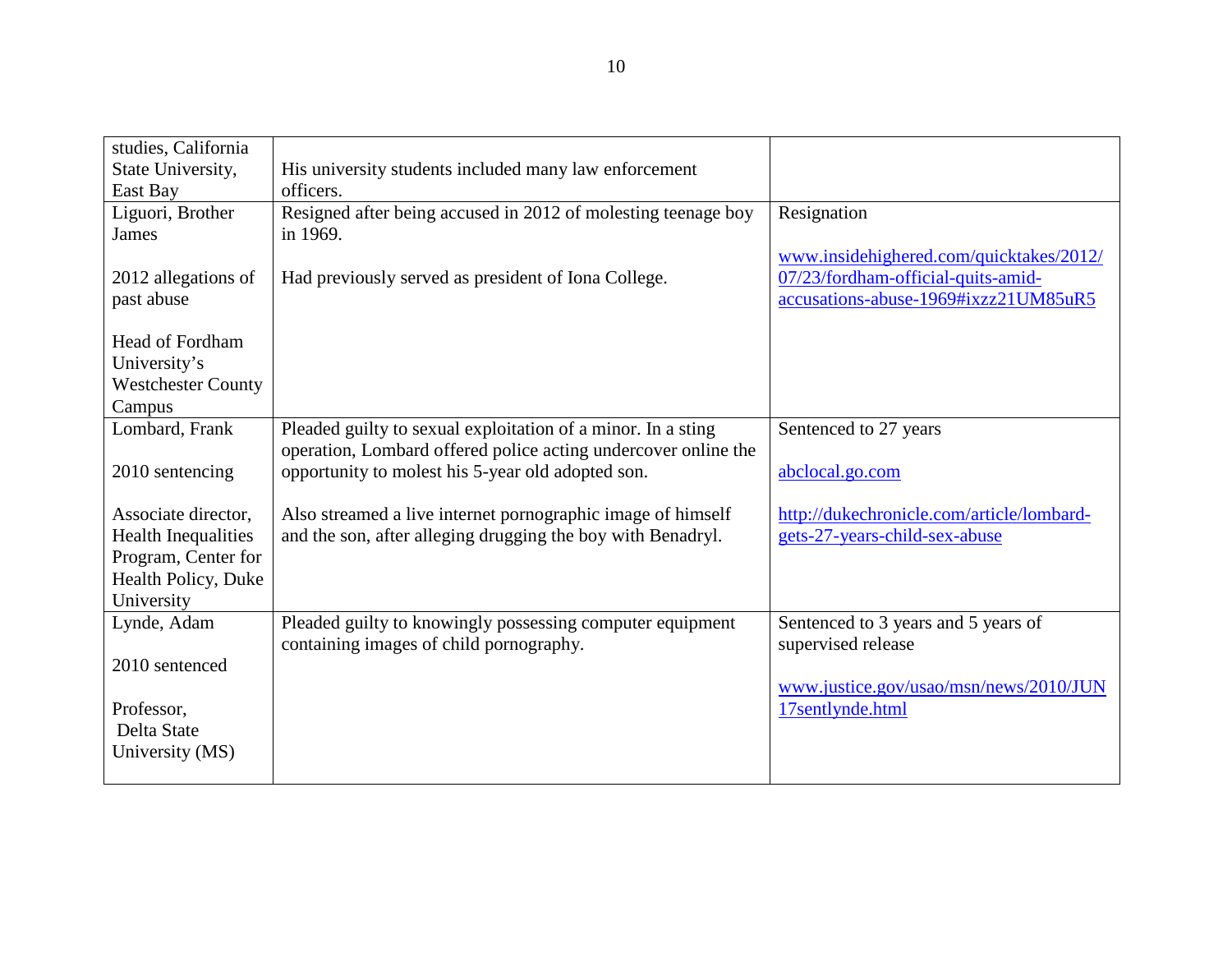| Mahon-Haft, Taj                         | Pleaded guilty to 50 counts of possessing child pornography<br>and additional counts of drug possession and resisting arrest.    | Sentenced to 15 years and 10 years of<br>supervised probation |
|-----------------------------------------|----------------------------------------------------------------------------------------------------------------------------------|---------------------------------------------------------------|
| 2013 sentenced                          | A contractor working nearby had noticed Mahon-Haft's door                                                                        | www.roanoke.com/news/article_e1da1984-                        |
| Professor of                            | open and called police, who noticed drugs inside and obtained a                                                                  | 68d5-11e3-a089-0019bb30f31a.html                              |
| Criminal Justice,<br>Radford University | search warrant.                                                                                                                  | www.nbc12.com/story/21826516/radford-                         |
| (VA)                                    | Among Mahon-Haft's courses, he had taught "War on Drugs."                                                                        | university-professor-faces-new-child-                         |
|                                         |                                                                                                                                  | pornography-charges                                           |
| Malcolm, Jonathan                       | High school music teacher found guilty of 13 felony charges for                                                                  | Sentenced to 7 years                                          |
| McCoy                                   | having a sexual relationship with a former student who had just<br>graduated, three months before her 18 <sup>th</sup> birthday. |                                                               |
| 2009                                    |                                                                                                                                  | www.fresnobee.com/2011/01/06/2222756/u                        |
|                                         | He was also found guilty of sending sexually explicit text                                                                       | niversity-high-ex-teacher-                                    |
| Teacher at<br>University High           | messages to two other students.                                                                                                  | guilty.html#storylink=cpy                                     |
| School, a charter                       |                                                                                                                                  | http://abc30.com/archive/8247903/                             |
| school on the                           |                                                                                                                                  |                                                               |
| campus of<br>California State           |                                                                                                                                  |                                                               |
| University, Fresno                      |                                                                                                                                  |                                                               |
| Massaro, Lindsay                        | Student teacher in middle school admitted to having sexual                                                                       | Sentenced to 3 years and lifetime                             |
|                                         | relationship with a 15-year old student in her car and in her                                                                    | supervision                                                   |
| 2011 sentenced                          | bedroom.                                                                                                                         | www.nj.com/news/index.ssf/2011/06/forme                       |
| Student at                              | Pleaded guilty to one count.                                                                                                     | r_sussex_county_student-t.html                                |
| <b>Centenary College</b>                |                                                                                                                                  |                                                               |
| (NJ)                                    |                                                                                                                                  |                                                               |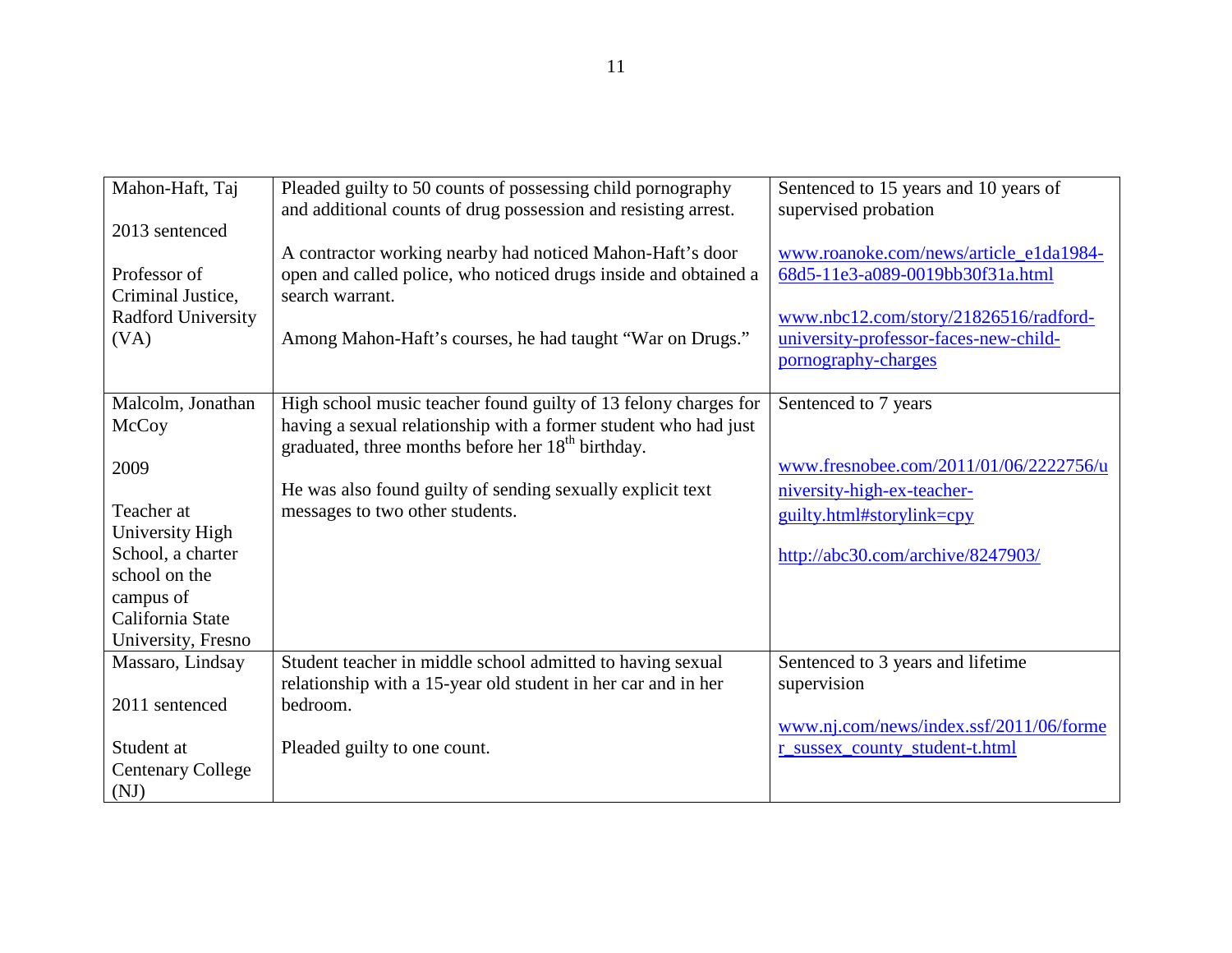| May, Justin Bradley | According to court documents, in April 2010 a juvenile located   | Sentenced to 15 years                      |
|---------------------|------------------------------------------------------------------|--------------------------------------------|
|                     | in Ohio posted a picture of herself on a modeling internet       |                                            |
| 2011 sentenced      | website. Shortly after posting her picture she was contacted by  | www.justice.gov/usao/vae/news/2011/02/20   |
|                     | "Justin Marx," who claimed to have inside knowledge of the       | 110203maynr.html                           |
| Professor of        | modeling industry. "Marx" sent the juvenile an email inviting    |                                            |
| economics, College  | her to contact him if she wished to talk more about modeling     |                                            |
| of William and      |                                                                  |                                            |
|                     | and asked her age. The juvenile, 13, was then referred to one of |                                            |
| Mary                | his models, "Nikki." The next day the juvenile contacted         |                                            |
|                     | "Nikki" who asked the juvenile if she would be comfortable       |                                            |
|                     | modeling in a nude photo shoot and suggested she take some       |                                            |
|                     | nude pictures of herself. "Nikki" then told the juvenile that a  |                                            |
|                     | professional photographer could take pictures of her in          |                                            |
|                     | exchange for various sex acts. The juvenile took nude photos     |                                            |
|                     | of herself and sent them to "Nikki."                             |                                            |
| Merrill, William L. | Using both home and office computers, he compiled a library of   | Sentenced to 5 years and 5 years of        |
|                     | more than 60,000 videos and 100,000 images, including some       | supervised release                         |
| 2013 sentenced      | of violent sexual acts and cartoon violence toward children.     |                                            |
|                     |                                                                  | www.mlive.com/news/bay-                    |
| Professor, Central  | "Merrill's activities came to authorities' attention on Oct. 30  | city/index.ssf/2013/07/former_central_mich |
| Michigan            | when CMU staff noticed 170 gigabytes of data were transferred    | igan_univer_1.html                         |
| University          | from a single computer on campus. Staff determined the           |                                            |
|                     |                                                                  |                                            |
|                     | computer in question was Merrill's Apple laptop, according to    |                                            |
|                     | court records.                                                   |                                            |
|                     |                                                                  |                                            |
|                     | A member of the university's information technology staff        |                                            |
|                     | examined Merrill's laptop and discovered three videos            |                                            |
|                     | depicting child pornography, court records show. Staff alerted   |                                            |
|                     | university police of the content."                               |                                            |
|                     |                                                                  |                                            |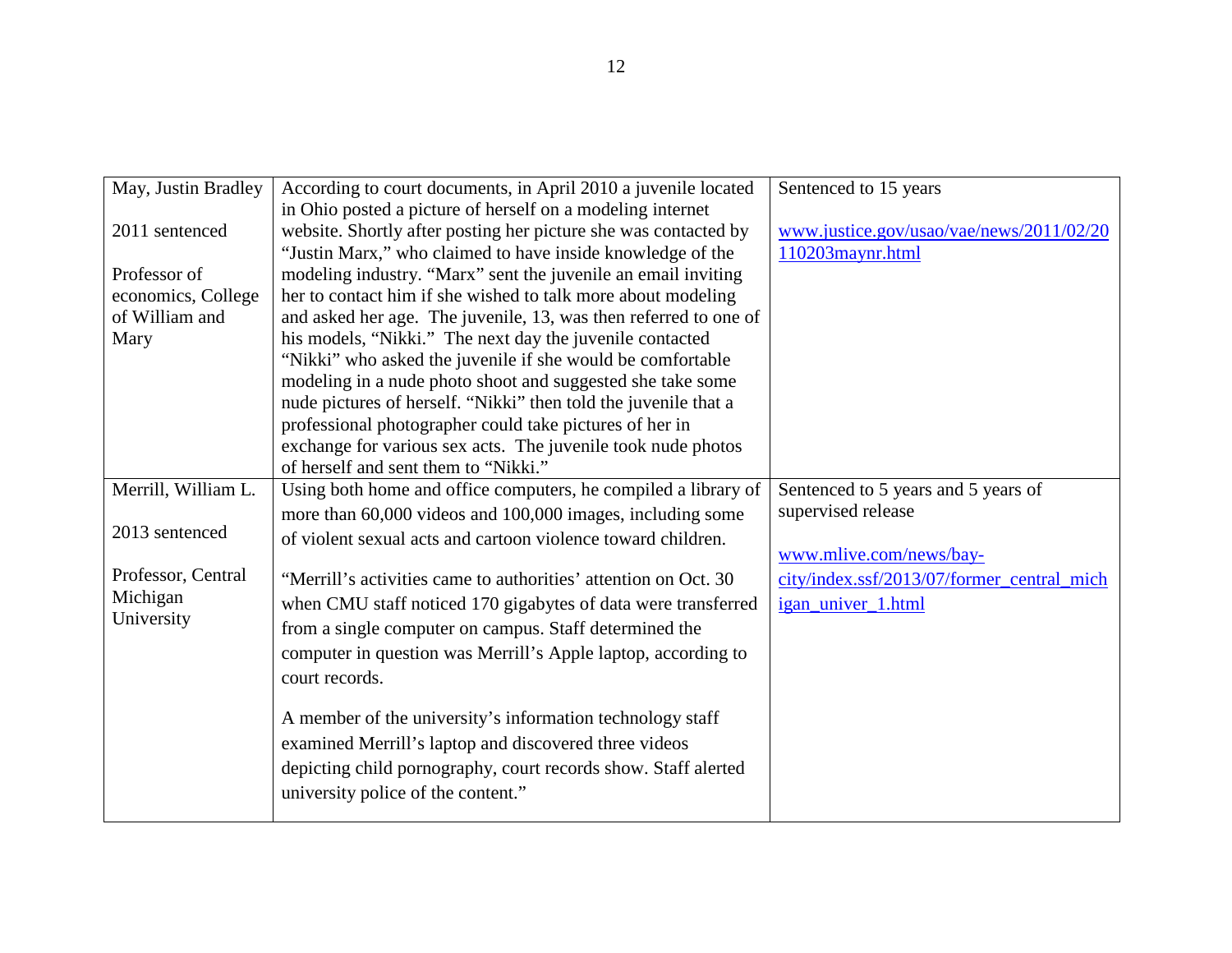|                         | Pleaded guilty to downloading video of children engaging in                                                                |                                             |
|-------------------------|----------------------------------------------------------------------------------------------------------------------------|---------------------------------------------|
|                         | sexual acts.                                                                                                               |                                             |
|                         |                                                                                                                            |                                             |
| Meyer, Walter           | Pled guilty to possessing child pornography.                                                                               | Sentenced to time served, 12 months of      |
| Thomas                  |                                                                                                                            | home confinement, and 5 years of            |
|                         | Judge noted that images of pre-pubescent boys did not involve                                                              | supervised release                          |
| 2013 sentenced          | sexual assault.                                                                                                            |                                             |
|                         |                                                                                                                            | www.justice.gov/usao/ias/news/2013/Meyer    |
| Retired physics         |                                                                                                                            | %20-%20Sentencing%2010-31-2013.html         |
| professor, Iowa         |                                                                                                                            |                                             |
| <b>State University</b> |                                                                                                                            |                                             |
| Miller, Robert F.       | An independent investigation commissioned by the university                                                                | University commenced disciplinary           |
|                         | concluded, among other findings, that: Miller had inappropriate                                                            | proceedings and Miller retired in May 2014. |
| 2014 independent        | contact with a middle school student in 1969; he resigned from                                                             |                                             |
| university              | a position at Paul Newman's Hole in the Wall Camp because of                                                               | Status of criminal proceedings unknown.     |
| investigation           | inappropriate contact with campers; he had inappropriate<br>contact with the minor son of a fellow music professor; and he | www.uconn.edu/public-                       |
| Music professor and     | behaved inappropriately toward university students.                                                                        | notification/docs/Report%20of%20Special     |
| former dean,            |                                                                                                                            | %20Counsel%20to%20the%20Special%20          |
| University of           |                                                                                                                            | Committee%20for%20Investigation%20Re        |
| Connecticut             |                                                                                                                            | garding%20the%20Alleged%20Misconduct        |
|                         |                                                                                                                            | %20of%20Robert%20F.%20Miller.pdf            |
| Monroe, Ralph           | Convicted of molesting an 8-year old boy in a school restroom.                                                             | Mandatory life sentence                     |
|                         |                                                                                                                            |                                             |
| 2012 sentencing         | According to a media account the incident first came to                                                                    | www.wctv.tv/news/courtcases/headlines/Fo    |
|                         | teachers' attention:                                                                                                       | rmer_High_School_Football_Standout_Cha      |
| Student and football    |                                                                                                                            | rged with Molesting a Child 135758668.      |
| player at pre-K to12    | "It all came to light when the little boy came up to a teacher in                                                          | html                                        |
| school, the             | the hallway at FAMU DRS in May 2011 and told her he was                                                                    |                                             |
| Developmental           | afraid to go into the bathroom with Ralph Monroe standing                                                                  | www.nsopw.gov/en-                           |
| Research School,        | nearby."                                                                                                                   | US/Search/ResultDetails/0                   |
| affiliated with         | "The first grader just said to me 'I can't go to the bathroom, I                                                           |                                             |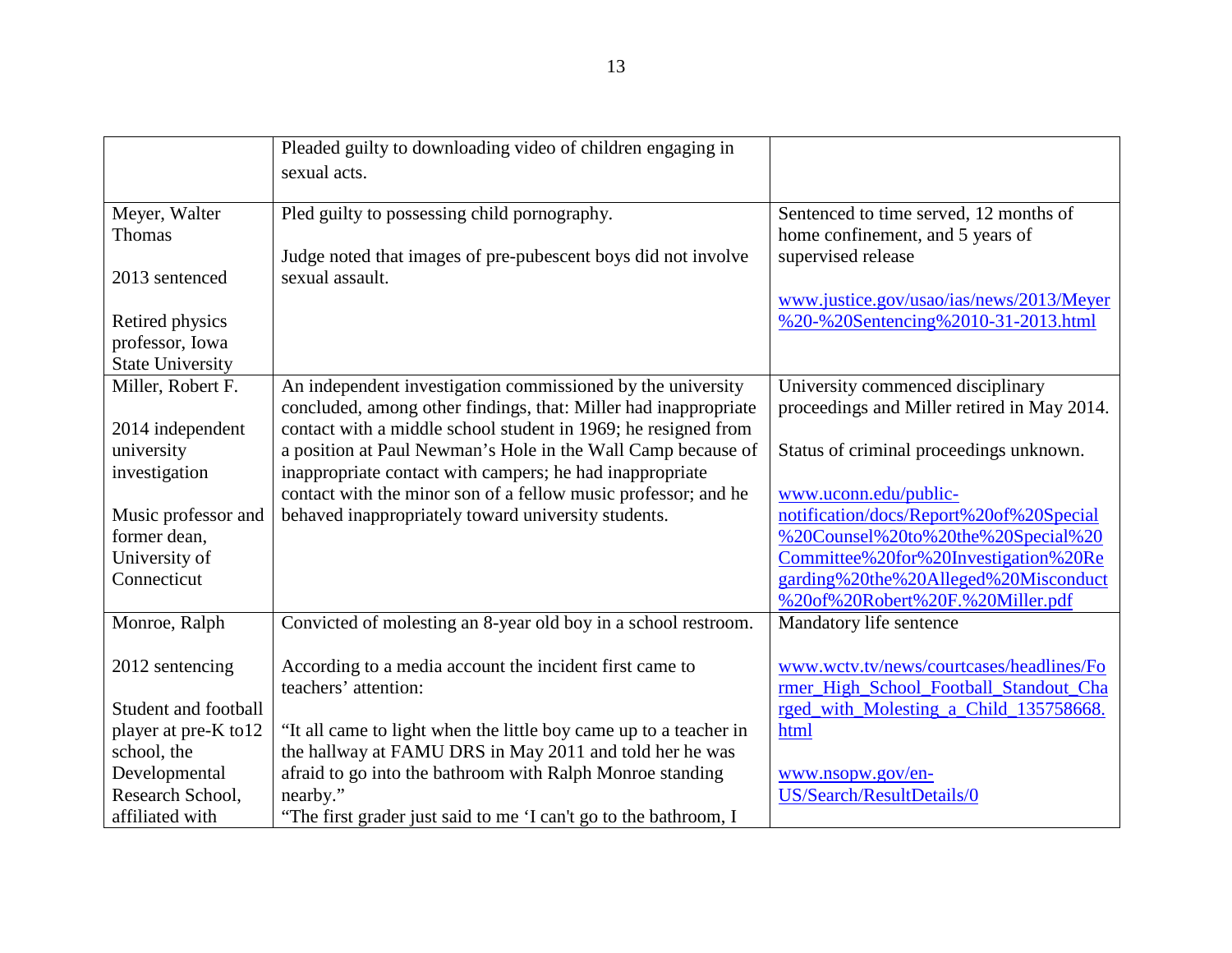| Florida A&M               | can't go in there,' teacher Sandra Grant testified. "The two of    |                                             |
|---------------------------|--------------------------------------------------------------------|---------------------------------------------|
| University. School        | us, the two teachers asked what do you mean you can't go in the    |                                             |
| known as FAMU             | bathroom? The young student said, pointing to the person           |                                             |
| DRS.                      | knocking at the door, 'That If I go in there, he's going to bother |                                             |
|                           | me.' What do you mean he's going to bother you? The first          |                                             |
|                           | grader said 'he would ask how I use the bathroom and he will       |                                             |
|                           | tell me let's play a game with it."                                |                                             |
|                           |                                                                    |                                             |
|                           | Monroe was attending Stillman College at the time of his arrest.   |                                             |
| Morgan, Wayne, Jr.        | In sting operation, had chatted online for a year with someone     | Received 36 months probation.               |
|                           | he thought was a 14-year old girl.                                 |                                             |
| 2007-8                    |                                                                    | www.kmbc.com/r/17663320/detail.html         |
|                           | Arrested after traveling for a meeting with the girl.              |                                             |
| Assoc. VP for             |                                                                    |                                             |
| Academic Affairs,         | Pleaded guilty to attempted electronic solicitation.               |                                             |
| <b>Friends University</b> |                                                                    |                                             |
| (KS)                      |                                                                    |                                             |
| Morris, Michael G.        | Federal charges of possessing and distributing child               | Resigned from university January 2014.      |
|                           | pornography. "The charges are based on three of the                |                                             |
| 2013 arrest               | downloaded videos, which agents said depicted various sexual       | Pleaded guilty April 2014.                  |
|                           | acts between girls and men. In two videos, the girl is estimated   |                                             |
| Associate dean,           | to be about 8 years old; in the third, the girl is estimated to be | Sentenced to 8 years and 20 years           |
| University of             | between 12 and 14, according to records."                          | supervised release.                         |
| Virginia business         |                                                                    |                                             |
| school                    | "The affidavit states that Morris accessed the file-sharing        | www.dailyprogress.com/news/fbi-mcintire-    |
|                           | service 192 times between Jan. 3 and Oct. 28 [2013] from his       | school-dean-accessed-illicit-videos-of-     |
| Expert in                 | home computer. He has been a registered user of the service        | children/article_dc55b8e4-484e-11e3-9c3f-   |
| information               | since 2006, according to court records."                           | 0019bb30f31a.html                           |
| management                |                                                                    |                                             |
| technology                | "He used his UVa email address in making a 2010 online             | www.c-ville.com/former-uva-associate-       |
|                           | payment to the peer-to-peer network and last year logged into      | dean-michael-morris-pleads-guilty-to-child- |
|                           | his account from a school IP address, according to the             |                                             |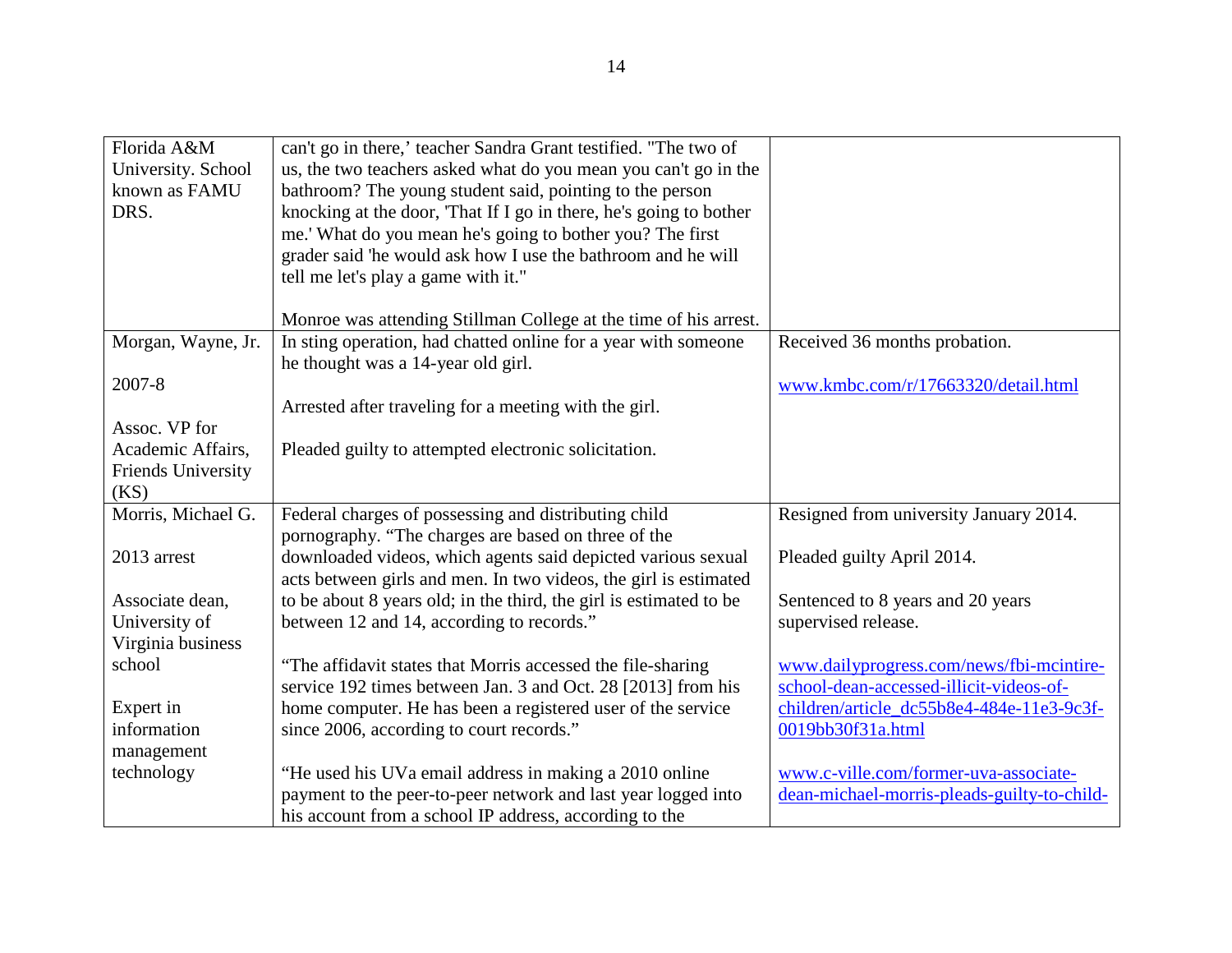|                                      | affidavit."                                                                                                                                                                                                                                                                                                          | porn-charges/#.U53-mPldVyU                                                                                                                                            |
|--------------------------------------|----------------------------------------------------------------------------------------------------------------------------------------------------------------------------------------------------------------------------------------------------------------------------------------------------------------------|-----------------------------------------------------------------------------------------------------------------------------------------------------------------------|
|                                      | Held without bail after November 2013 arrest. Pleaded guilty in<br>April 2014. Admitted to, among other crimes, enticing 14-16<br>year old girls to "create explicit videos via webcam but denied<br>he'd had actual sexual contact with anyone underage."                                                           | http://www.justice.gov/opa/pr/former-<br>university-virginia-dean-sentenced-child-<br>pornography-charges                                                             |
| Munter, Aaron                        | In his 30's Munter was a student at Lewis & Clark law school,                                                                                                                                                                                                                                                        | Sentenced to 6 months in jail, 6 months on                                                                                                                            |
| Leonard                              | where he ranked second in his class and was editor-in-chief of                                                                                                                                                                                                                                                       | work release, 5 years probation.                                                                                                                                      |
|                                      | the law review.                                                                                                                                                                                                                                                                                                      |                                                                                                                                                                       |
| Law student                          |                                                                                                                                                                                                                                                                                                                      | After completing his prison term and work                                                                                                                             |
|                                      | While attending law school he simultaneous served as executive                                                                                                                                                                                                                                                       | release, Munter sought re-admission to the                                                                                                                            |
| Volunteer counselor                  | director of nonprofit organization involved with placing                                                                                                                                                                                                                                                             | Lewis & Clark law school.                                                                                                                                             |
| at camp renting<br>space from Corban | technology in schools. The organization sponsored a technology<br>summer camp, which used space at Corban University, a                                                                                                                                                                                              |                                                                                                                                                                       |
| University (OR)                      | Christian institution. Munter volunteered as a camp counselor.                                                                                                                                                                                                                                                       |                                                                                                                                                                       |
|                                      | At the camp he invited a 13-year old boy with autism spectrum<br>disorder into his room, saying he needed help in identifying<br>someone in a video. He then played a video of two young<br>teenage boys performing mutual oral sex. The 13-year old said<br>he knew neither boy, and Munter played the video again. | http://www.wweek.com/portland/article-<br>19583-<br>barred_a_top_lewis_clark_law_student_co<br>mmitted a sex crime involving a 13 yea<br>r_old_boy_now_he_wants_.html |
|                                      | The boy told his mother, and police seized 27 videos of child                                                                                                                                                                                                                                                        |                                                                                                                                                                       |
|                                      | pornography from Munter's computer. Munter pleaded guilty to                                                                                                                                                                                                                                                         |                                                                                                                                                                       |
|                                      | encouraging child sex abuse and luring a minor.                                                                                                                                                                                                                                                                      |                                                                                                                                                                       |
| Perez, Ernesto                       | President and co-founder of for-profit college completed                                                                                                                                                                                                                                                             | Status of criminal charges unknown.                                                                                                                                   |
|                                      | government questionnaire after being appointed to state                                                                                                                                                                                                                                                              |                                                                                                                                                                       |
| 2013 charges                         | commission that monitors for-profit colleges.                                                                                                                                                                                                                                                                        | http://chronicle.com/blogs/ticker/accused-                                                                                                                            |
| President, Dade                      | He allegedly failed to reveal a 1990 no contest plea to                                                                                                                                                                                                                                                              | of-not-disclosing-conviction-ceo-of-for-<br>profit-college-                                                                                                           |
|                                      |                                                                                                                                                                                                                                                                                                                      |                                                                                                                                                                       |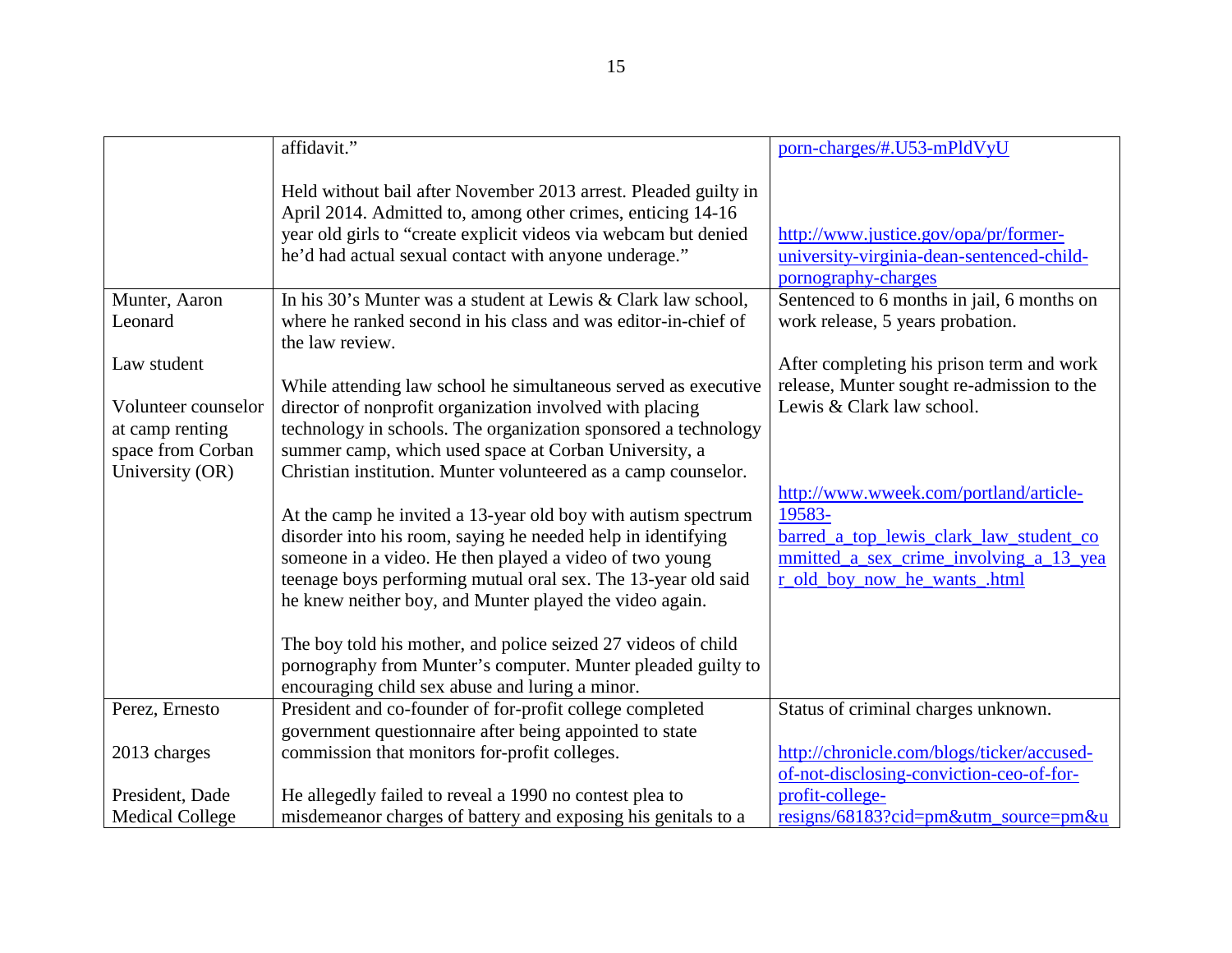| (FL)                      | minor. He allegedly was a member of heavy-metal band at the        | tm medium=en                             |
|---------------------------|--------------------------------------------------------------------|------------------------------------------|
|                           | time touring in Wisconsin and the incident involved a fan.         |                                          |
|                           |                                                                    |                                          |
|                           | He resigned as president of the college, paid a \$2000 fine to the |                                          |
|                           | state commission, and is facing criminal charges for allegedly     |                                          |
|                           | lying.                                                             |                                          |
| Phillips, James           | Pleaded guilty to two counts of lewd and lascivious acts with      | Sentenced to 10 years and 10 years       |
|                           | minor girls. He convinced a girl who was babysitting for his       | probation                                |
| 2011 sentenced            | family that he was seeking a massage therapy license and           |                                          |
|                           | needed to give a free massage, convincing her to lie naked on a    | www.news4jax.com/news/Ex-Shands-         |
| Physician,                | bed while he rubbed her with a lubricating oil.                    | doctor-pleads-guilty-to-attempted-       |
| University of             |                                                                    | molestation/18096462                     |
| <b>Florida Shands</b>     | The incident did not involve patient care or occur on university   |                                          |
| Jacksonville              | property. Phillips had served as a medical resident and then an    |                                          |
| <b>Medical Center</b>     | assistant professor of adult internal medicine.                    |                                          |
| Query, James              | Pleaded guilty to one federal charge of distributing child         | Sentenced to 11 years                    |
| Lesnor                    | pornography.                                                       |                                          |
|                           |                                                                    | www.justice.gov/usao/vaw/news/2011/quer  |
| 2011                      |                                                                    | y_19jul2011.html                         |
|                           | According to the U.S. Department of Justice, law enforcement       |                                          |
| Professor at James        | officials found more than 600 images, including videos, at his     |                                          |
| <b>Madison University</b> | home. Query had admitted to exchanging images of child             |                                          |
|                           | pornography with another user in an internet chat room.            |                                          |
| Reville, Louis            | Reville had served as counselor at The Citadel's summer camp       | Sentenced to 50 years                    |
| "Skip"                    | and thereafter held positions as school teacher and coach and      |                                          |
|                           | volunteer positions working with youth.                            | www.postandcourier.com/article/20120613/ |
| 2012 sentencing           |                                                                    | PC16/120619609                           |
|                           | Pleaded guilty to sexually abusing 23 boys over a 10-year          |                                          |
|                           | period.                                                            |                                          |
| Camp counselor            |                                                                    |                                          |
| for, and graduate of,     | Civil cases pending against The Citadel.                           |                                          |
| The Citadel (SC)          |                                                                    |                                          |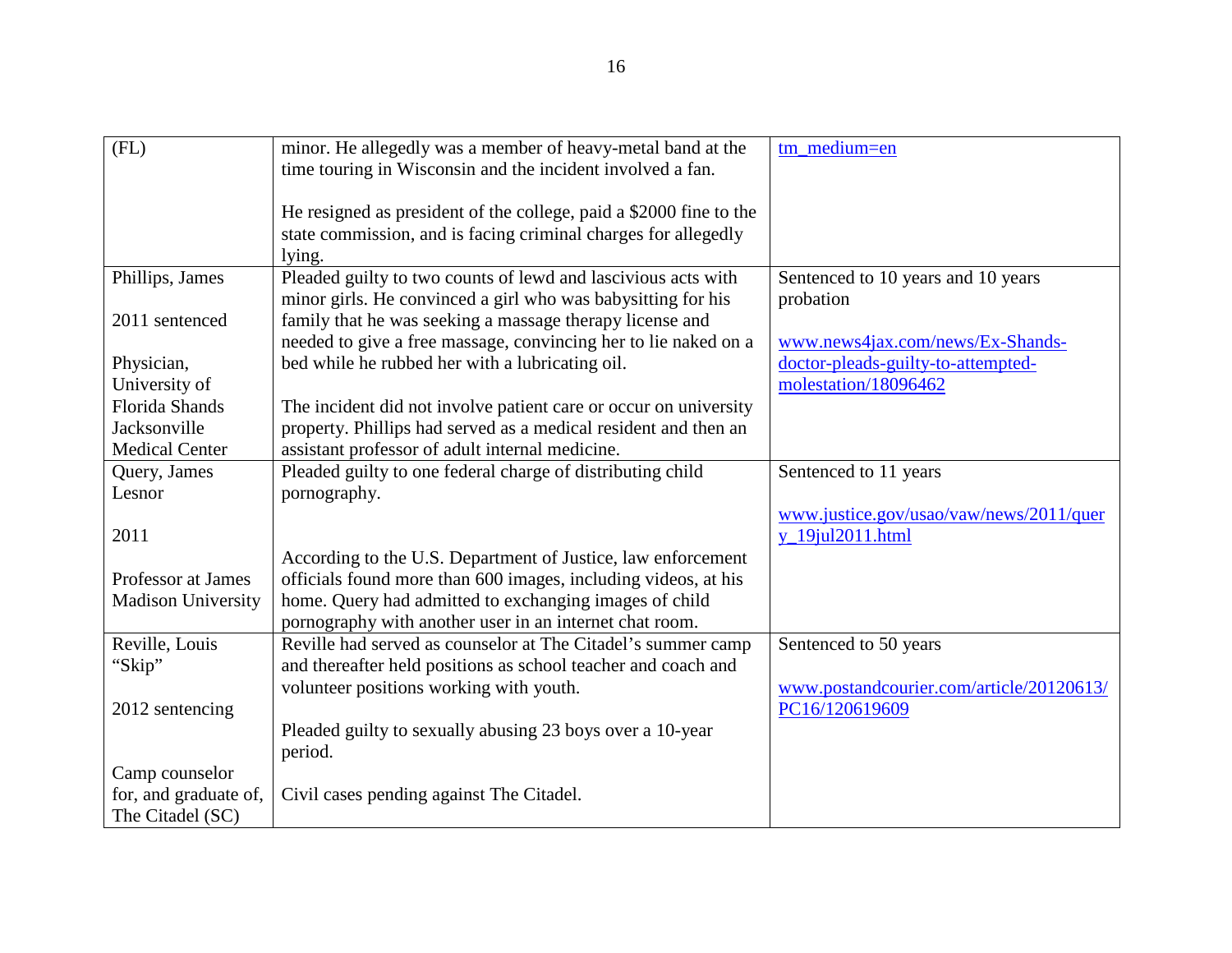| Ratliff, Donald   | Pleaded guilty to having child pornography on his home            | Initially sentenced to $3\frac{1}{2}$ years, later |
|-------------------|-------------------------------------------------------------------|----------------------------------------------------|
|                   | computer (between 500 and 1000 images).                           | reduced                                            |
| 2014 sentenced    |                                                                   |                                                    |
|                   | He taught Christian education and specialized in children's       | www.myfoxtwincities.com/story/24820867/            |
| Professor of      | spirituality.                                                     | ex-wheaton-college-professor-gets-3-12-            |
| religion, Wheaton |                                                                   | years-for-child-porn                               |
| College (IL)      |                                                                   |                                                    |
| Roth, Akiva       | Began work before criminal background check had been              | No longer at university                            |
|                   | completed.                                                        |                                                    |
| 2013 discovery    |                                                                   | http://forward.com/articles/185200/yeshiva-        |
|                   | Background check revealed he had pleaded guilty in 1997 to        | u-hires-lecturer-with-criminal-record-of-          |
| Lecturer teaching | four counts of lewdness with teenage boys whom he privately       | s/?p=all#ixzz2hHWvN3Ta                             |
| Hebrew, Yeshiva   | tutored for their bar mitzvahs. His sentence was 10 years of      |                                                    |
| University        | probation.                                                        | http://forward.com/articles/185445/yeshiva-        |
|                   |                                                                   | u-cuts-loose-hebrew-teacher-akiva-roth-            |
|                   |                                                                   | ove/#ixzz2hSAFBmLj                                 |
| Ruley, Thomas E.  | Pleaded guilty to possessing child pornography, including 600     | Sentenced to 5 years                               |
|                   | images some of which showed sadistic or masochistic acts. He      |                                                    |
| 2010 sentenced    | was an unlawful grower and user of marijuana. Also pleaded        | www.justice.gov/usao/mow/news2010/ruley            |
|                   | guilty to unlawful possession of firearms: a .38-caliber revolver | .sen.html                                          |
| Professor, Cottey | and five rounds of .30 ammunition, a .32-caliber pistol with      |                                                    |
| College (NV)      | seven rounds of ammunition, a .22-caliber rifle and a 30-30       |                                                    |
|                   | caliber level action rifle.                                       |                                                    |
|                   |                                                                   |                                                    |
|                   | Under federal law, it is illegal for anyone who is an unlawful    |                                                    |
|                   | user of a controlled substance to be in possession of any firearm |                                                    |
|                   | or ammunition.                                                    |                                                    |
| S.D.              | Local police received a tip that child pornography had been       | Subsequent disposition unknown.                    |
|                   | transmitted from a home. They obtained a warrant, found child     |                                                    |
| 2012              | pornography at the home, and arrested a juvenile, S.D             | From                                               |
|                   |                                                                   | In re S.D., 53 A.3d 73, 2012 PA Super              |
| A minor in        | At his Juvenile Court delinquency adjudication hearing, S.D.      | 185 (Pa.Super. Sep 05, 2012) (NO. 2492             |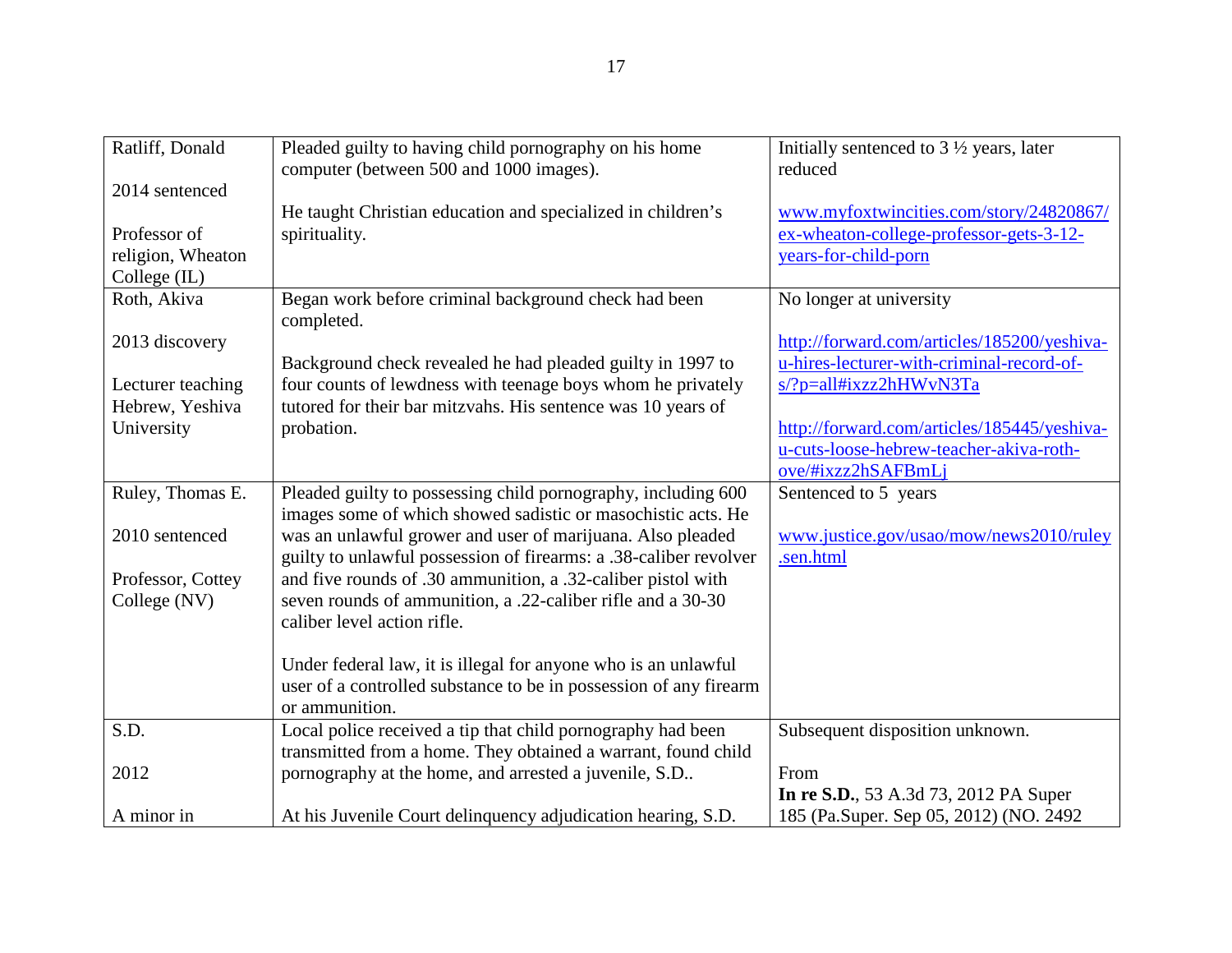| Pennsylvania           | admitted to one count sexual abuse of children. In exchange, the<br>state withdrew a second count of sexual abuse of children, | EDA 2011), reargument granted (Nov 14,<br>2012). Withdrawn from bound volume. |
|------------------------|--------------------------------------------------------------------------------------------------------------------------------|-------------------------------------------------------------------------------|
|                        | criminal use of communication facility, and obscene                                                                            |                                                                               |
|                        | and other sexual materials and performances.                                                                                   |                                                                               |
|                        |                                                                                                                                |                                                                               |
|                        | At the time of the hearing, S.D. had graduated from high school                                                                |                                                                               |
|                        | and been accepted to Temple University. The Juvenile Court                                                                     |                                                                               |
|                        | ordered that notice be given to the University. S.D. appealed,                                                                 |                                                                               |
|                        | and the state's superior court affirmed in a written opinion. The                                                              |                                                                               |
|                        | appeals court subsequently ordered reargument and withdrew                                                                     |                                                                               |
|                        | the opinion from the bound collection of decisions.                                                                            |                                                                               |
| Sandusky, Jerry        | Charged with child molestation over a 15-year period. Found                                                                    | Sentenced to 30 to 60 years                                                   |
|                        | guilty on 45 charges.                                                                                                          |                                                                               |
| 2011 allegations of    |                                                                                                                                | From University website                                                       |
| past abuse             | Situation led to dismissal of university president, football                                                                   |                                                                               |
|                        | coach, and others. Ex-president facing criminal charges.                                                                       | Progress.psu.edu                                                              |
| Assistant football     | Situation also prompted civil lawsuits, NCAA fine, Dept. of                                                                    |                                                                               |
| coach, Penn State      | Education investigation.                                                                                                       |                                                                               |
|                        |                                                                                                                                |                                                                               |
| Also founder of        | University has made numerous positive improvements,                                                                            |                                                                               |
| Second Mile charity    | becoming a leader in child protection.                                                                                         |                                                                               |
| serving                |                                                                                                                                |                                                                               |
| disadvantaged<br>youth |                                                                                                                                |                                                                               |
| Savile, Jimmy          | Posthumous report concluded that he sexually molested 500                                                                      | Account of his crimes compiled by                                             |
|                        | girls and boys and countless adults.                                                                                           | government hospital trust                                                     |
| <b>Died 2011</b>       |                                                                                                                                |                                                                               |
|                        | He was a prolific fundraiser for Leeds Hospital with which he                                                                  |                                                                               |
| Popular television     | was associated for five decades. He raised millions of dollars.                                                                | http://savilereport.leedsth.nhs.uk/40482-                                     |
| personality on         | He asked to become a "volunteer porter," transporting patients                                                                 | LIBRA-main-accessible-v0.3.pdf                                                |
| <b>British</b>         | and was the self-described "chief cheerer-upper" at the                                                                        |                                                                               |
| <b>Broadcasting</b>    | hospital. His unlimited access to staff and particularly patients                                                              |                                                                               |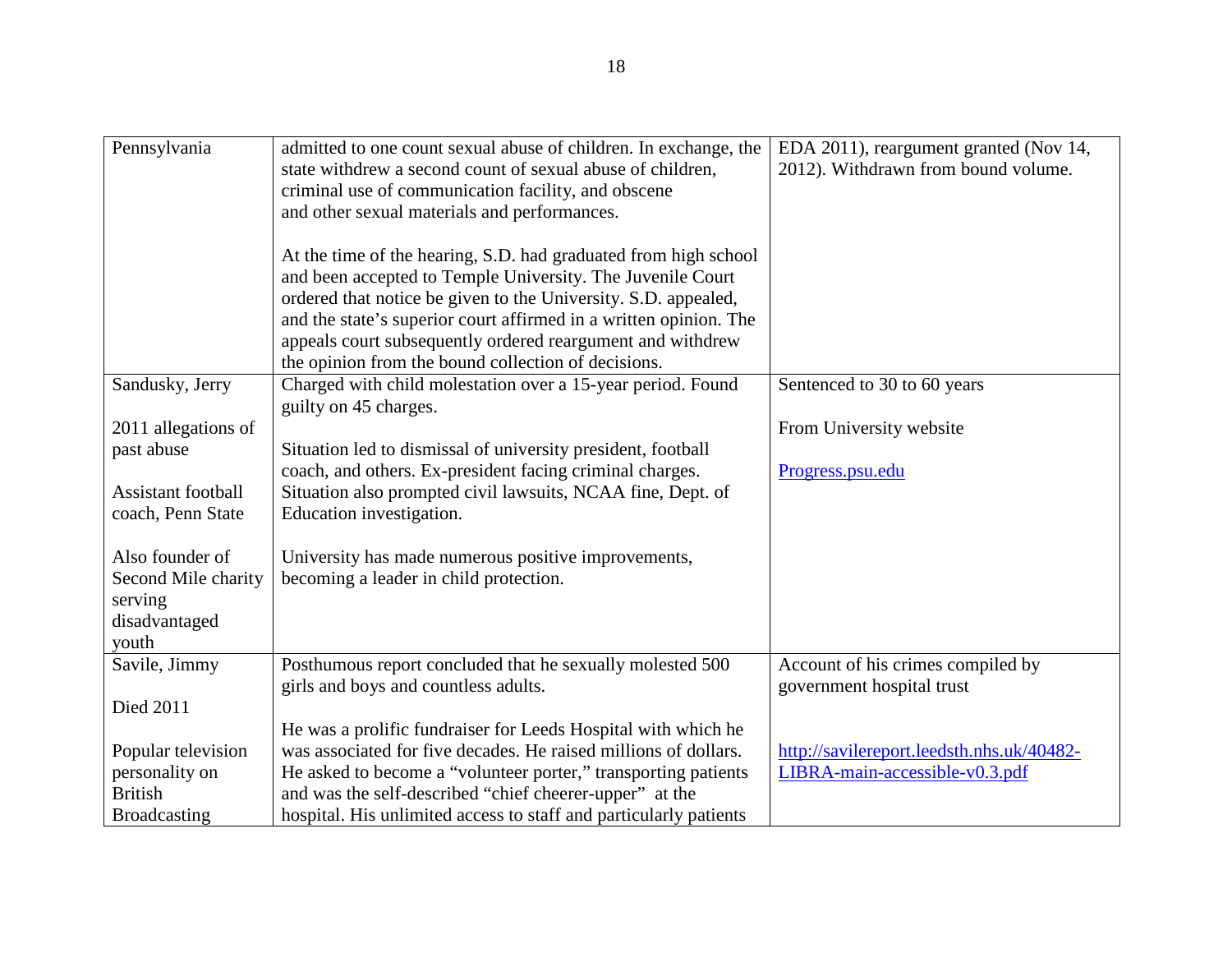| Network              | provided opportunities for sexual assault, from groping to rape.  |                                            |
|----------------------|-------------------------------------------------------------------|--------------------------------------------|
|                      | He committed assaults in patients' rooms, hallways, private       |                                            |
|                      | offices, and his camper that he was allowed to park at the        |                                            |
|                      | hospital.                                                         |                                            |
| Soule, Richard       | According to the U.S. Department of Justice:                      | Sentenced to 5 years, \$12,500 fine, and   |
|                      | Richard Soule, age 61, of Las Vegas, pleaded guilty in January    | lifetime of supervised release.            |
| 2007 sentenced       | to one count of Receipt of Child Pornography. Soule used his      |                                            |
|                      | UNLV work computer to download over 10,000 images of              | www.justice.gov/usao/nv/news/2007/04172    |
| Music professor,     | child pornography, including images depicting toddlers and        | 007.html                                   |
| University of        | infants.                                                          |                                            |
| Nevada Las Vegas     |                                                                   |                                            |
|                      | Soule visited websites that featured downloadable, password-      |                                            |
|                      | protected images of naked children. Soule viewed and              |                                            |
|                      | downloaded the image files, and then organized and stored         |                                            |
|                      | them on portable computer (flash) drives and "zip" disks that he  |                                            |
|                      | kept in his University office. After he transferred the images to |                                            |
|                      | the portable drives, he removed the images from the University    |                                            |
|                      | system's computer hard drive.                                     |                                            |
|                      |                                                                   |                                            |
|                      | Soule's conduct was discovered in June 2006, when a UNLV          |                                            |
|                      | Information Technologies (IT) Specialist discovered the images    |                                            |
|                      | on the University's computer system and traced their origins to   |                                            |
|                      | Soule's computer. The IT Specialist monitored Soule's visits to   |                                            |
|                      | child pornography sites and then reported Soule to UNLV           |                                            |
|                      | campus police.                                                    |                                            |
| Tarnai, Balazs       | "Tarnai knowingly received visual depictions of minors            | Sentenced to 15 years followed by lifetime |
|                      | engaged in sexually explicit conduct by computer and the          | supervised release                         |
| 2013 sentenced       | United States Mail. A search of his residence and seizure of his  |                                            |
|                      | laptop computer with valid consent revealed material depicting    | www.justice.gov/usao/paw/news/2013/2013    |
| Professor of special | the sexual exploitation of prepubescent minor boys, as well as    | $january/2013$ 01 23 01.html               |
| education, Seton     | homemade videos and images of minor boys using the                |                                            |
| Hill University (PA) | bathrooms in his home."                                           |                                            |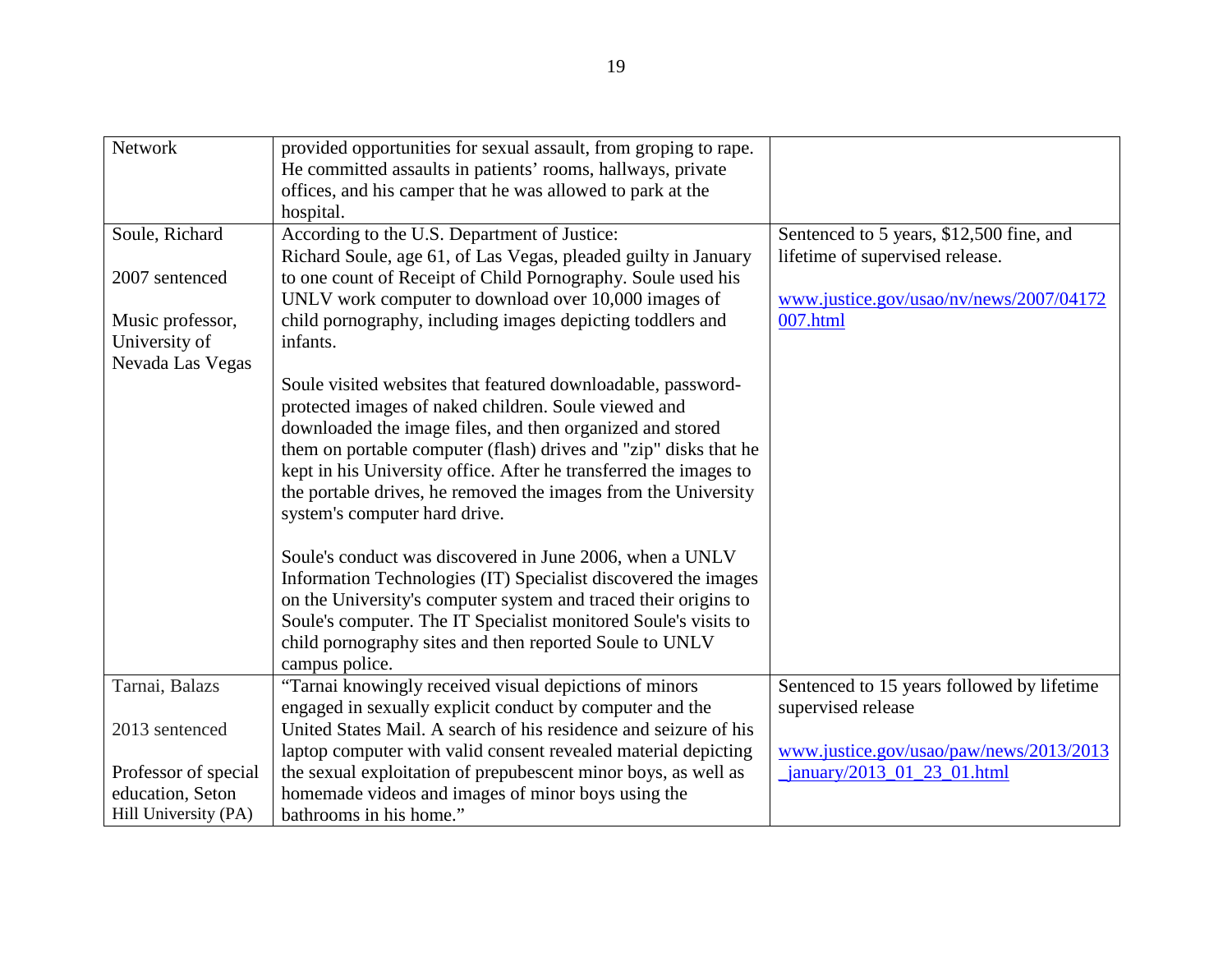| Wager, Ralph        | Among other charges, allegedly had sex with a boy in Wager's      | Resigned as college's head soccer coach in |
|---------------------|-------------------------------------------------------------------|--------------------------------------------|
|                     | on-campus house and in his campus office in 1987 and 1979.        | 1990, after abuse allegations arose.       |
| 2012 indictment for |                                                                   |                                            |
| past abuse          | According to the local press: "Wager has been a fixture in the    | www.charlotteobserver.com/2012/07/31/34    |
|                     | local youth soccer community for years. He most recently          | 19356/ex-catawba-college-coach-            |
| Catawba College     | worked at the Steele Creek Soccer Club in Charlotte, but has      | indicted.html#storylink=cpy                |
| (NC) soccer coach   | been suspended indefinitely by the N.C. Youth Soccer              |                                            |
|                     | Association."                                                     |                                            |
| Ward, Lawrence      | Arrested at Dulles Airport after a direct flight from Brazil.     | Sentenced to 15 years                      |
| Scott               | Customs officials, alerted by his frequent travel to Thailand,    |                                            |
|                     | known for sex tourism, searched his computer and discovered       | www.justice.gov/psc/docs/AlexandriaVA_0    |
| 2008 sentenced      | child pornography.                                                | 5112007.pdf                                |
|                     |                                                                   |                                            |
| Emeritus professor, | Ward was charged with inducing a 16-year old Brazilian boy to     | www.philly.com/mld/philly/15384739.htm?    |
| Wharton School,     | engage in sexual activity - including with Ward - and making      | template=contentModules/printstory.jsp     |
| University of       | and shipping images of that activity into the U.S.                |                                            |
| Pennsylvania        |                                                                   |                                            |
|                     | His academic areas included research on the effects of ty         |                                            |
|                     | advertising on children. He held a visiting position with a Thai  |                                            |
|                     | university. He had been convicted in 1999 of soliciting sex       |                                            |
|                     | from an undercover state trooper posing as a minor and            |                                            |
|                     | sentenced to probation. The judge in that proceeding indicated:   |                                            |
|                     | "My opinion is that you will respond very appropriately to        |                                            |
|                     | probationI would say this is not likely to recur."                |                                            |
|                     |                                                                   |                                            |
|                     | Ward had also served as chairman of a nonprofit organization,     |                                            |
|                     | ReBound Foundation, that served disadvantaged children with       |                                            |
|                     | learning disabilities.                                            |                                            |
| Williams, Neil      | Williams allegedly stored images of minors engaged in sexual      | Current status unknown                     |
| Mason               | intercourse on his university-owned laboratory computer.          |                                            |
|                     |                                                                   | www.kentucky.com/2014/03/06/3124275/uk-    |
| 2014 arrest         | University police collaborated with the FBI in the investigation. | employee-charged-with-                     |
|                     |                                                                   | possession.html#storylink=cpy              |